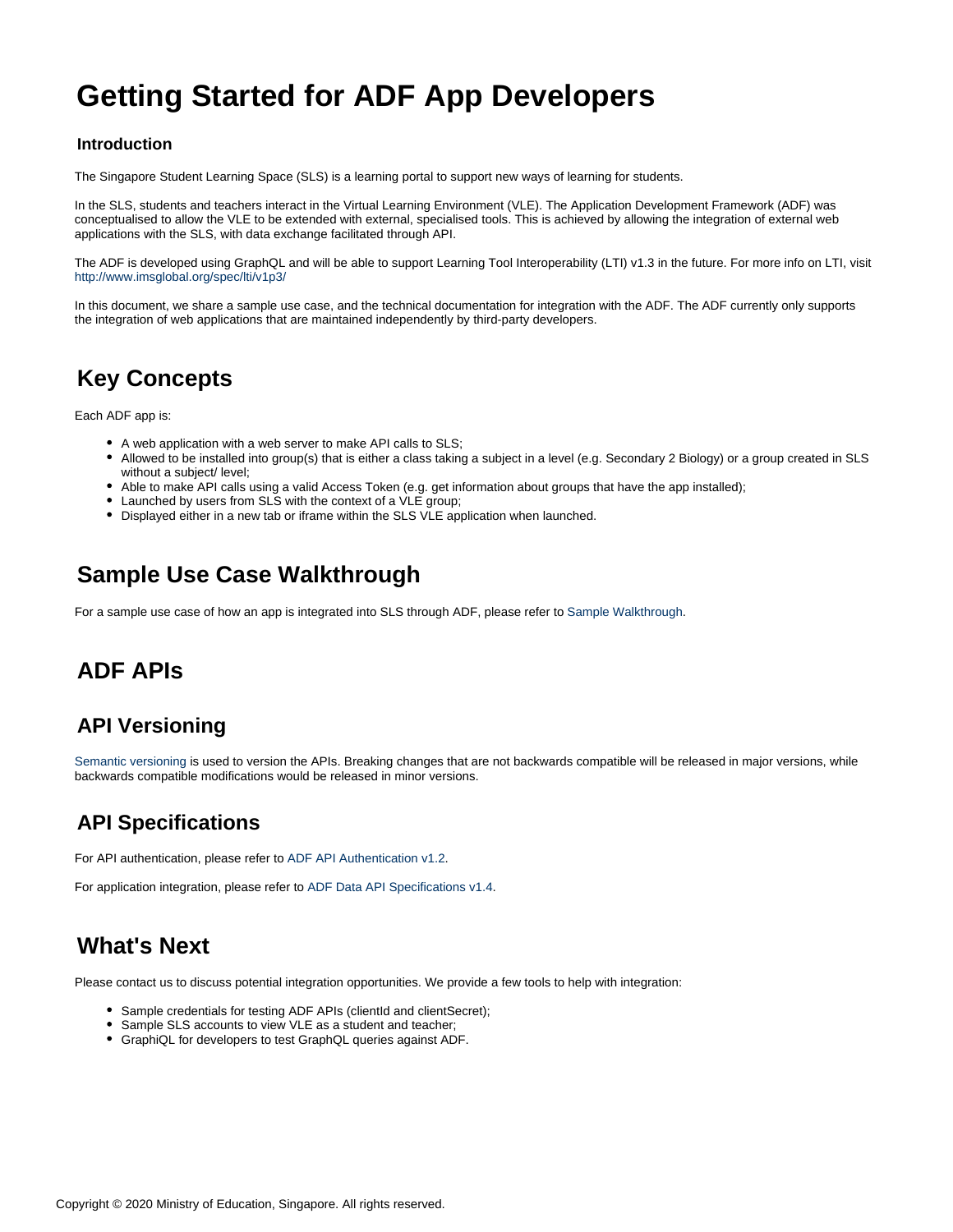## <span id="page-1-0"></span>**Sample Use Case Walkthrough**

#### **Introduction**

This walkthrough will provide a sample use case of how an app can be integrated, and how some of the APIs can be used. In this example, the integration of Application\_1 will be explored.

#### **Application\_1**

Application\_1 is a Learning Management System (web application) which can create programming quizzes. Students are able to enter code (eg. Python or Java), which will be evaluated and run against test cases set by the teacher to determine the correctness of the code/function. This example will demonstrate one way in which Application\_1 can be integrated with ADF, in which each programming quiz is mapped to a SLS Assignment.

#### **Sample Sequence**

This is a sample sequence of assigning and completion of a Application\_1 quiz. Assume that Application\_1 is installed into a Subject Group (Sec 4E1 Computing).

#### **Teacher (Ms Lim)**

- 1. In Sec 4E1 Computing of the SLS VLE interface, Ms Lim launches a Application\_1 Programming Quiz.
- 2. Application\_1 is launched within an iFrame in SLS.
	- 1. (GET Context) During launch, SLS would provide Application\_1 with a context-id through the launch URL (eg. Application\_1.com /launch?context-id=1234).
		- 1. Application\_1 makes an API call to get information on the *context-id*, including the current user and group which is launching Application\_1.
		- 2. The information of the event 'LAUNCH\_APP', and the event\_id would be the UUID of the group.
	- 2. (*Query Group*) If the group is new, Application\_1 can make an API call to get the information of the group.
	- 3. Application\_1 will be redirected to the landing page, signed in as Ms Lim.
- 3. Ms Lim creates a programming quiz on Application\_1, and assigns it to the group.
	- 1. (Mutation CreateAssignment) Application\_1 can make an API call to add an assignment to SLS, and provide the list of students it is assigned to.
	- 2. SLS would create the necessary Assignment and Tasks (based on the assignees provided by the mutation), and respond with the necessary information.
- 4. Ms Lim can launch this programming quiz through the SLS Assignments page. This is meant for Ms Lim to view, edit and monitor the assignment in Application\_1.
	- 1. (GET Context) During launch, SLS would also provide Application\_1 with a *context-id.*
	- 1. The information of the event 'LAUNCH\_ASSIGNMENT', and the event\_id would be the UUID of the Assignment.
	- 2. Application\_1 will be redirected to a page to view/edit/monitor the assignment, signed in as Ms Lim.

#### **Student (John)**

- 1. When the Assignment has started, the Programming Assignment as a Task can be seen by John on their SLS space. Launching the task would bring them into Application\_1:
	- 1. (GET Context) During launch, SLS would also provide Application\_1 with a context-id.
	- 1. The information of the event 'LAUNCH\_TASK', and the event\_id would be the UUID of the Task.
	- 2. Application\_1 will be redirected to a page to view/edit the task, signed in as John.
- 2. John will start work on the programming quiz in Application\_1.
	- 1. (*Mutation UpdateTask*) (Optional) If preferred, Application\_1 can make a call to update the status of the task from 'NEW' to 'IN\_PROGRESS'.
	- 2. (*Mutation UpdateTask*) Upon completion, Application\_1 can make a call to update the status of the task to 'COMPLETED'
- 3. John will be still able to launch Application\_1 Tasks that are 'IN\_PROGRESS' or 'COMPLETED', and will be launched within an iFrame in SLS.
	- 1. (GET Context) During launch, SLS would provide Application\_1 with a context-id through the launch URL (eg. Application\_1.com /launch?context-id=1234).
		- 1. Application\_1 makes an API call to get information on the *context-id*, including the current user who is launching a task in Application 1.
		- 2. The information of the event 'LAUNCH\_TASK', and the event\_id would be the UUID of the Task.

#### **Sample Screens**

Click the Apps tab to access the applications.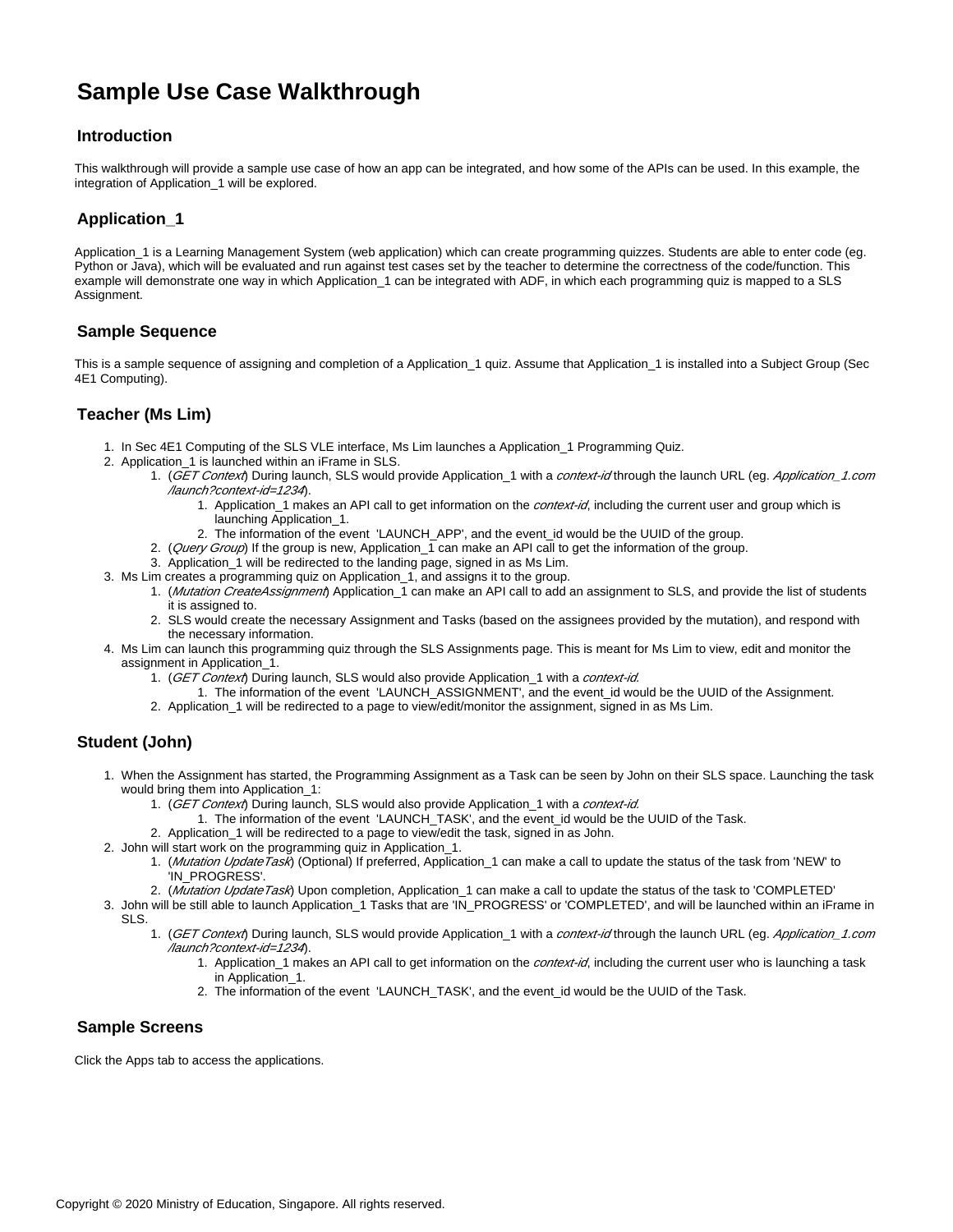| <b>STUDENT</b>                                                                                                            |                |                                                                                                                                      | $\alpha$<br>Search SLS                      |
|---------------------------------------------------------------------------------------------------------------------------|----------------|--------------------------------------------------------------------------------------------------------------------------------------|---------------------------------------------|
| SLS Sec 4E1 Computing                                                                                                     |                |                                                                                                                                      | 53<br>Please select<br><b>CLASS DETAILS</b> |
| Assignments Subgroups Administration Apps                                                                                 |                |                                                                                                                                      | Announcements                               |
| Assigned                                                                                                                  | In Progress    | Find Assignments<br>Completed                                                                                                        | $\alpha$<br>← New Announcement              |
| R New Assignment                                                                                                          |                | SLS Sec 1-A ADDITIONAL MATHEMATICS<br><b>Untitled Lesson</b><br>Started on 22 May due on 29 May<br><b>Contract Contract Contract</b> |                                             |
| SLS Sec 1-A ADDITIONAL MATHEMATICS<br>Everything<br>Started on 10 Jun due on 17 Jun<br>SLS Sec 1-A ADDITIONAL MATHEMATICS |                |                                                                                                                                      |                                             |
| Untitled Lesson<br>Started on 09 Jun due on 16 Jun                                                                        | No Assignments |                                                                                                                                      | No Announcements                            |
| SLS Sec 1-A ADDITIONAL MATHEMATICS<br>Everything<br>Started on 26 May due on 26 May                                       |                |                                                                                                                                      |                                             |
| SLS Sec 1-A ADDITIONAL MATHEMATICS<br>Everything                                                                          |                |                                                                                                                                      | Showing 0 to 0 of 0 entries                 |

#### A menu with the installed and available applications will show up.

|     | ESTERATOR<br><b>STUDENT</b>                 | Search SLS                | $Q$ $Q$ $Q$                  |
|-----|---------------------------------------------|---------------------------|------------------------------|
| 国中国 | SLS Sec 4E1 Computing                       | 嘎<br><b>CLASS DETAILS</b> | <b>Please select</b><br>۰    |
| P.  | Assignments Subgroups Administration Apps   |                           | Announcements                |
| 自己の | Installed                                   |                           | ← New Announcement           |
|     | Application_1<br>LAUNCH<br><b>UNINSTALL</b> |                           |                              |
|     | Application_2<br>LAUNCH<br><b>UNINSTALL</b> |                           |                              |
|     | Available                                   |                           | $\mathcal{L}_{\mathbb{R}^n}$ |
|     | No Apps.                                    |                           | No Announcements             |
|     |                                             |                           |                              |
|     |                                             |                           | Showing 0 to 0 of 0 entries  |
|     |                                             |                           |                              |

Clicking on the launch icon will launch the application (either within an iFrame, or in a new tab)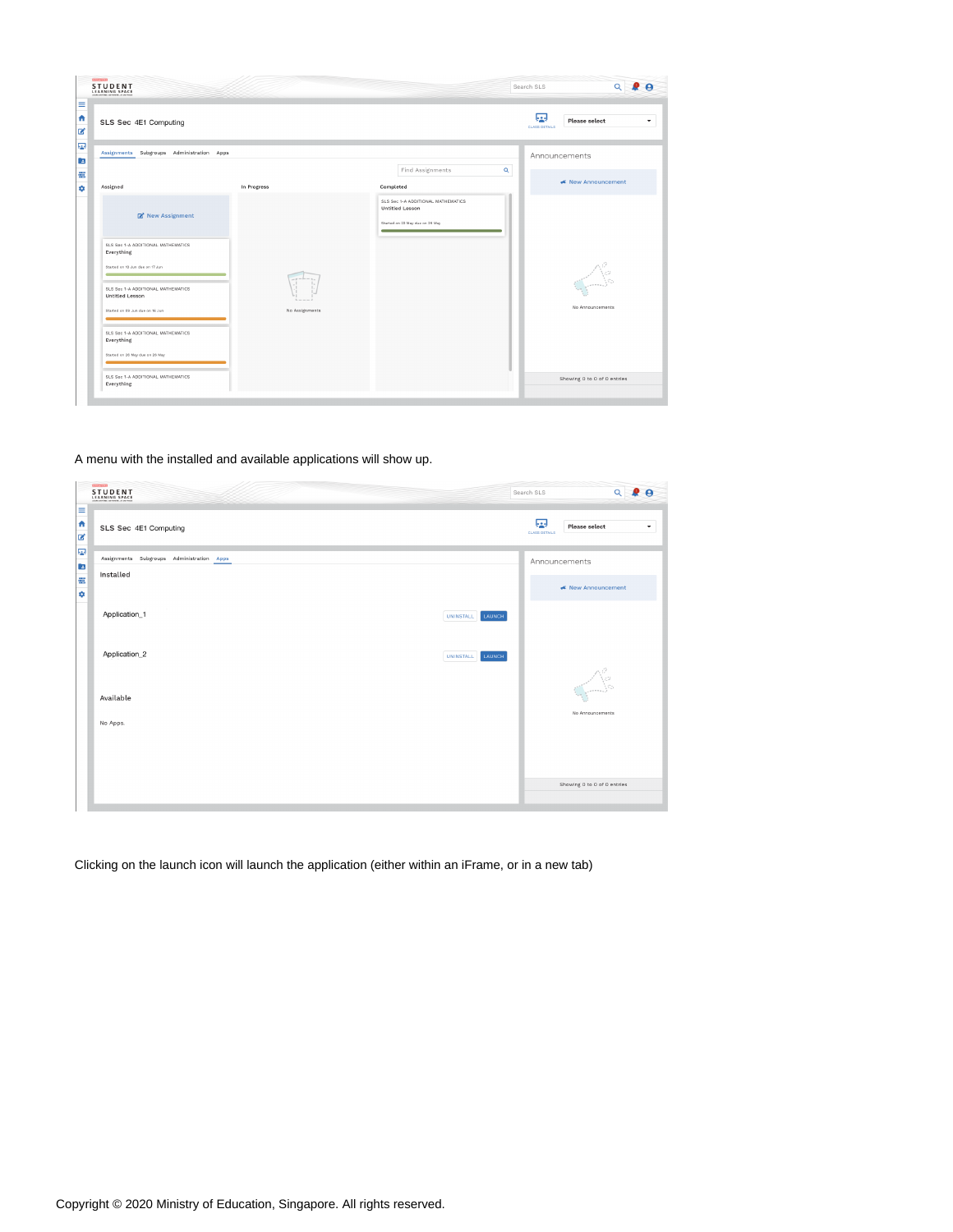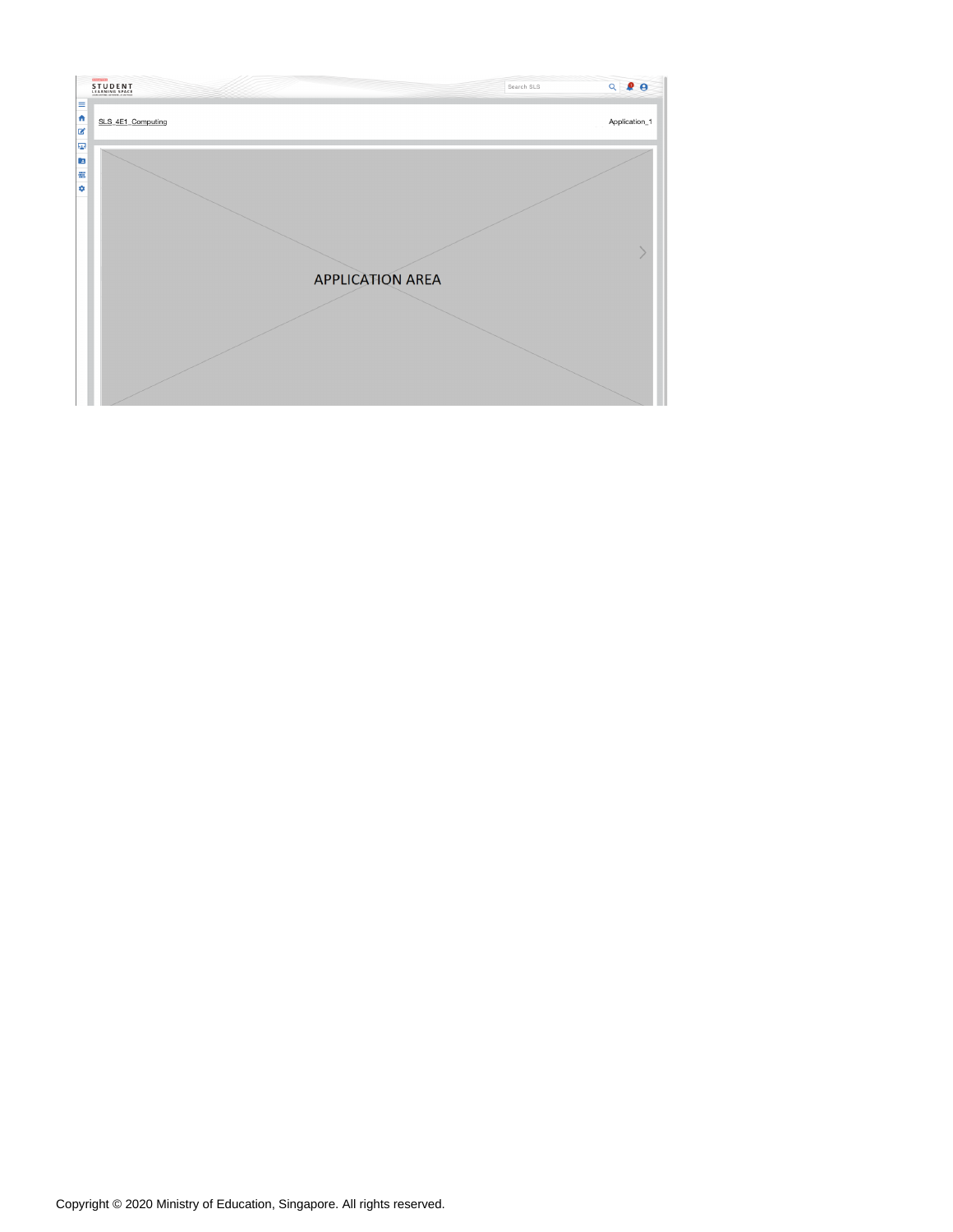## <span id="page-4-0"></span>**ADF API Authentication v1.2**

- [Overview](#page-4-1)
- [Get Access Token \(REST\)](#page-4-2)
	- [URL](#page-4-3)
	- [Parameters](#page-4-4)
	- [Sample Request](#page-5-0)
	- [Sample Response](#page-5-1)
	- [Error Responses](#page-5-2)

This document is a working draft; feel free to contact us for any issues listed.

## <span id="page-4-1"></span>**Overview**

This document explains how to set up an application to make API calls with the ADF API authentication mechanism.

For API communication and authentication, a 2-leg OAuth authentication is used (or Client credentials grant type for Oauth 2.0). Using the provided clientId and clientSecret, an application can obtain an authorization token via the Get Access Token endpoint. This token can be used to make API calls to retrieve data from the APIs.

| <b>SLS</b><br>(ADF)                                                                     |                                                                                                                                                                                          | Apr                                                                              |
|-----------------------------------------------------------------------------------------|------------------------------------------------------------------------------------------------------------------------------------------------------------------------------------------|----------------------------------------------------------------------------------|
| All api requests must be sent via HTTPS.                                                | Except GetToken API, All api requests must be sent with the header: Authorization: Bearer <access token=""></access>                                                                     |                                                                                  |
| validate the presence and validity for the Access Token                                 | App will access ADF to retrieve the app context information (via API 'Get Context')                                                                                                      |                                                                                  |
| alt<br>Response 401 Unauthorized<br>Call GetToken API                                   | [App has not requested Access Token before or Access Token is invalidated]                                                                                                               |                                                                                  |
|                                                                                         | POST /api/v1/token HTTP/1.1<br>Content-Type: application/json<br>{"clientId":" <app id="">","clientSecret":"<app secret="">","grantType":"client_credentials","scope":"all"}</app></app> |                                                                                  |
| return Access Token                                                                     |                                                                                                                                                                                          | store the Access Token                                                           |
|                                                                                         |                                                                                                                                                                                          | App should store the Access Token to prevent excessive calls to ADF <sup>L</sup> |
| Return context information<br>App may access more api(s) to render itself in the iframe |                                                                                                                                                                                          |                                                                                  |
|                                                                                         | There could be multiple api calls                                                                                                                                                        |                                                                                  |
| Return api data                                                                         |                                                                                                                                                                                          |                                                                                  |
| <b>SLS</b><br>(ADF)                                                                     |                                                                                                                                                                                          | App                                                                              |

## <span id="page-4-2"></span>**Get Access Token (REST)**

Get access token to access other API methods.

#### <span id="page-4-3"></span>**URL**

<span id="page-4-4"></span>POST /apis/v1/token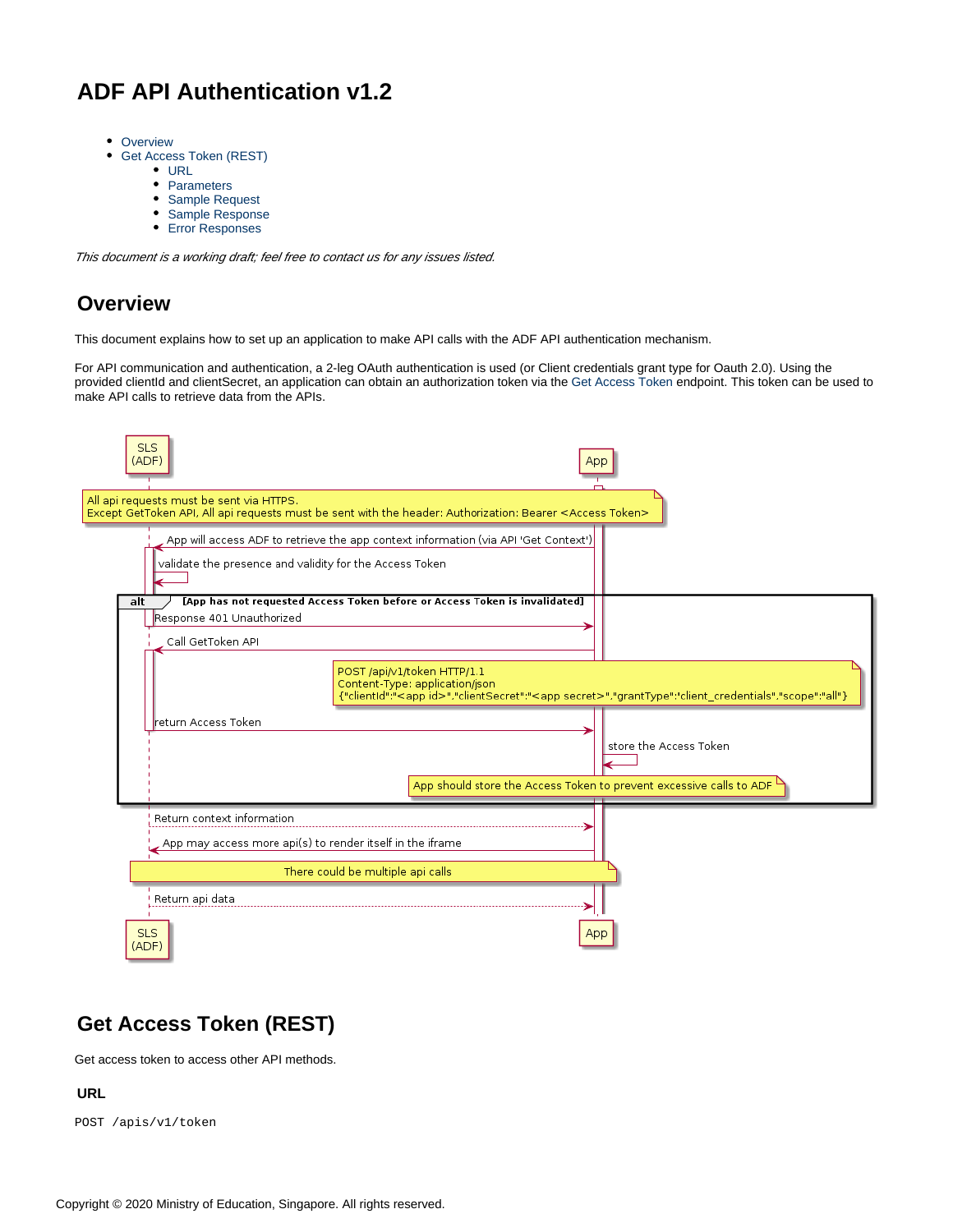#### **Parameters**

| Type   | <b>Parameter</b> | <b>Description</b>                                                | <b>Mandatory</b> | <b>Default</b> | Remarks                 |
|--------|------------------|-------------------------------------------------------------------|------------------|----------------|-------------------------|
| string | clientId         | App identifier which<br>assigned by SLS                           | Yes              |                |                         |
| string | clientSecret     | Shared secret between<br>App and SLS which is<br>generated by SLS | Yes              |                |                         |
| string | grantType        | Value MUST be set to<br>"client credentials".                     | Yes              |                |                         |
| string | scope            | The scope of the<br>access token issued                           | <b>No</b>        | all            | Reserved for future use |

#### <span id="page-5-0"></span>**Sample Request**

```
{"clientId":"f956dd99-wdbc-11e7-a92d-0qw021fa327c","clientSecret":"
abcdefgh","grantType":"client_credentials","scope":"all"}
```
#### <span id="page-5-1"></span>**Sample Response**

{ "token": "ee5d40b0-1fdn-4975-ab07-44b410f210c2" }

#### <span id="page-5-2"></span>**Error Responses**

| <b>HTTP Code</b>         | <b>Description</b>                                                                                                                | Response                                                    |
|--------------------------|-----------------------------------------------------------------------------------------------------------------------------------|-------------------------------------------------------------|
| 200                      | App is not registered or not approved.                                                                                            | {"errors":[{"message":"Invalid credential<br>$(40001)$ "}]} |
| 200                      | App secret is wrong.                                                                                                              | {"errors":[{"message":"Invalid credential<br>$(40002)$ "}]} |
| others $(e.g. 4xx, 5xx)$ | Call failed due to either client-side problem<br>or server-side problem. Refer to List_of_HTT<br>P status codes for more details. |                                                             |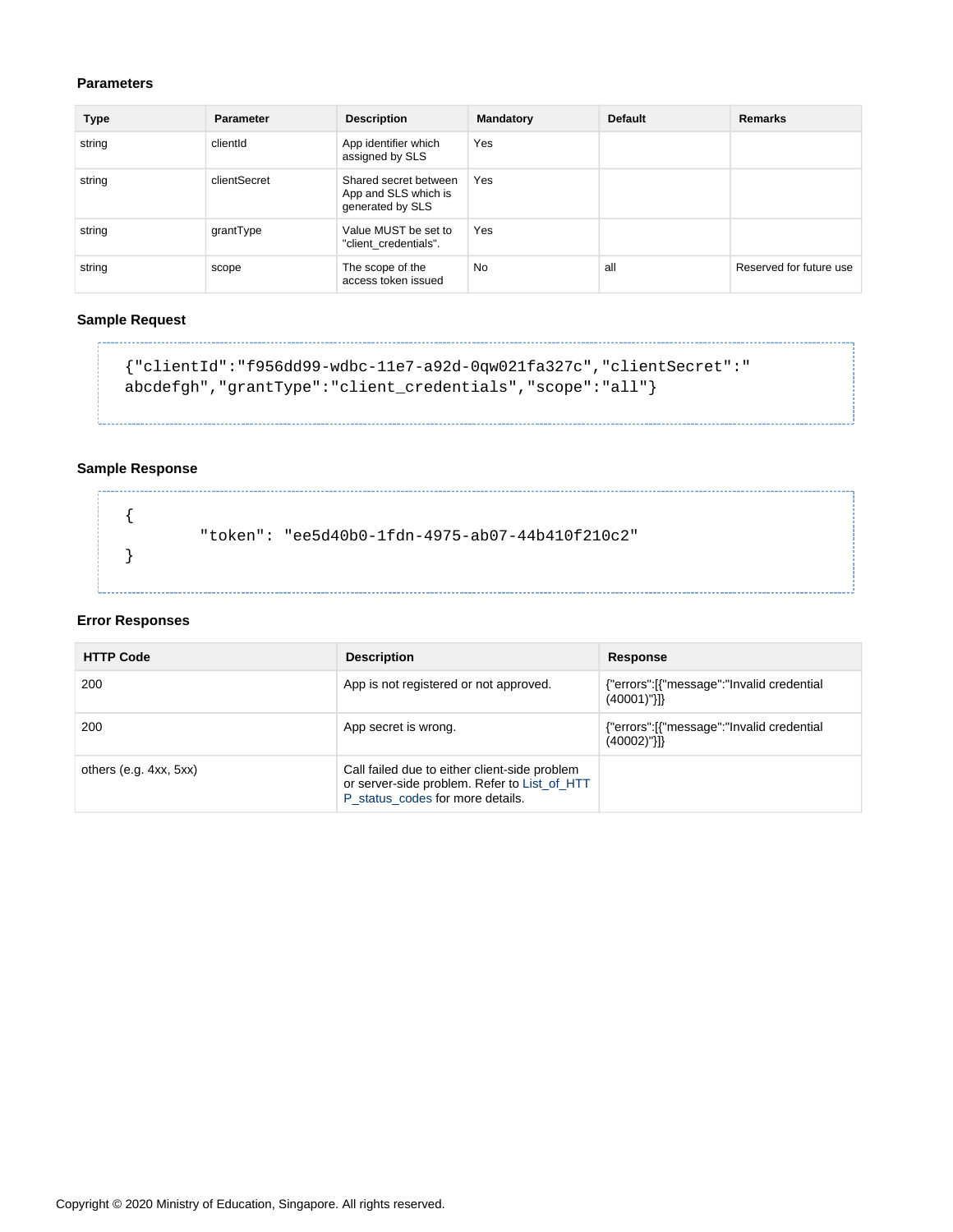## <span id="page-6-0"></span>**ADF Data API Specifications v1.4**

- [Overview](#page-6-1)
- [App Launch Flow](#page-6-2)
- [The GraphQL API Endpoint](#page-7-0)
- [Invoking and Testing GraphQL Calls](#page-7-1)
- [GraphQL Resource Limitations](#page-8-0)
- [GraphQL Pagination](#page-8-1)
- [GraphQL Schema](#page-8-2)
	- [Scalars](#page-8-3)
	- [Object](#page-8-4)
	- [Query](#page-16-0)
- [Examples of GraphQL Queries and Mutations](#page-20-0)
	- [Retrieve Context](#page-20-1)
	- [Retrieve User](#page-21-0)
	- [Retrieve Group](#page-23-0)
	- [Retrieve Assignment](#page-24-0)
	- [Retrieve Task](#page-26-0)
	- [Retrieve All Groups](#page-27-0)
	- [Create Assignment](#page-29-0)
	- [Update Assignment](#page-31-0)
	- [Delete Assignment](#page-32-0)
	- [Update Task](#page-33-0)
	- [Create Notification](#page-34-0)

This document is a working draft; feel free to contact us for any issues listed.

### <span id="page-6-1"></span>**Overview**

The following are the API specifications for Application Integration. The APIs follow [GraphQL](http://graphql.org/); if you are new, you can learn more through [https://w](https://www.howtographql.com/) [ww.howtographql.com/](https://www.howtographql.com/).

In this specification, we provide the following information:

- 1. App Launch Flow
- 2. The GraphQL API Endpoint
- 3. Invoking and Testing GraphQL Calls
- 4. GraphQL Resource Limitations
- 5. Pagination
- 6. GraphQL Schema (Scalars, Objects, Queries and Mutations)
- 7. GraphQL Queries and Mutations

## <span id="page-6-2"></span>**App Launch Flow**

This is a sample sequence when an app is launched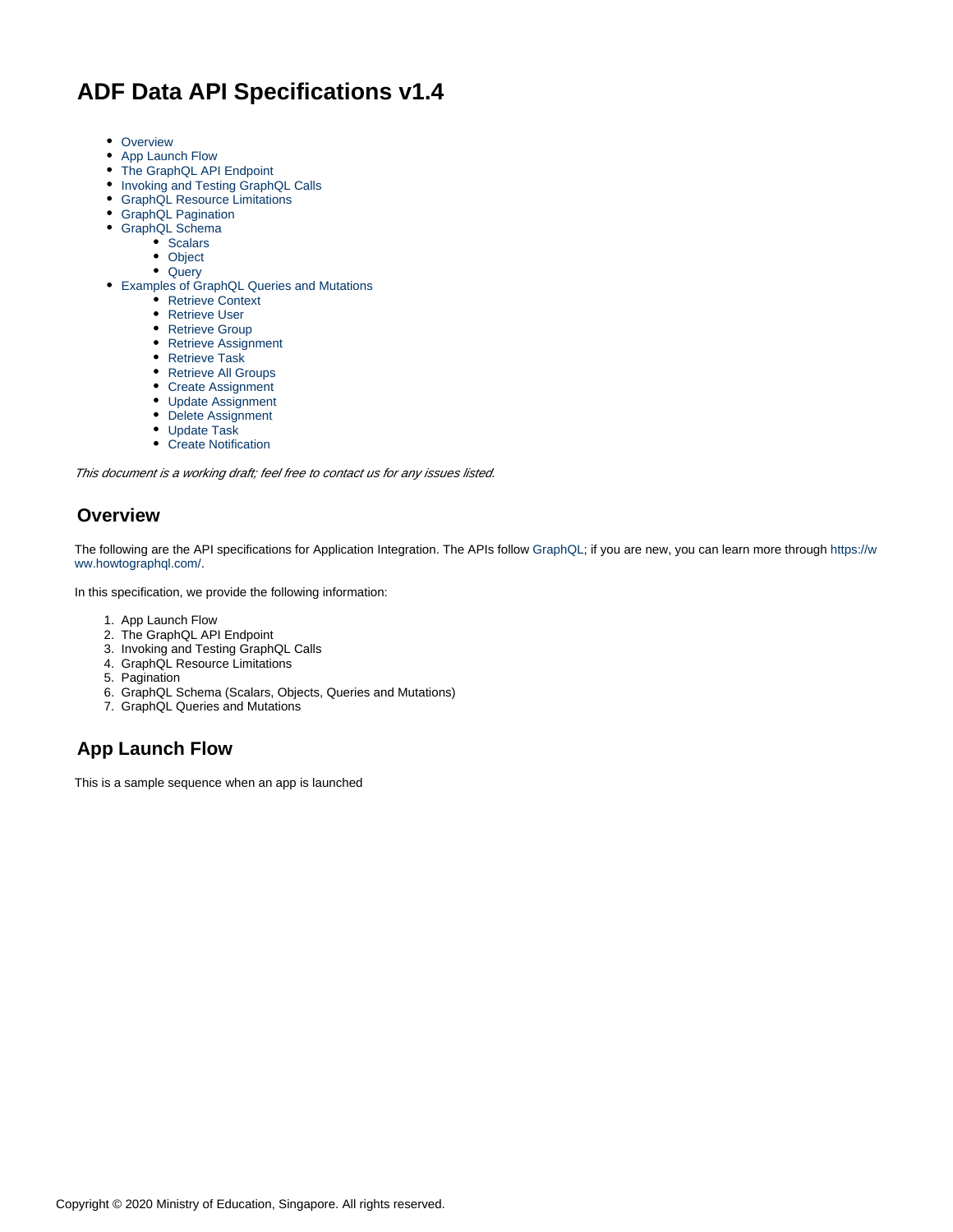

## <span id="page-7-0"></span>**The GraphQL API Endpoint**

The GraphQL API has a single endpoint, which remains constant regardless of the operation

## <span id="page-7-1"></span>**Invoking and Testing GraphQL Calls**

To make an API call with GraphQL:

- Use HTTP POST to make the API call
- In the request header, specify the following:
	- authorization: Bearer <Access Token>
	- content-type: application/json
- In the request body, include the GraphQL query in a string as part of a JSON object.

It is recommended using the GraphiQL Explorer to test GraphQL calls. You can also use cURL or any other library to make HTTP calls. To query GraphQL using cURL, make a POST request with a JSON payload. The payload must contain a string called query: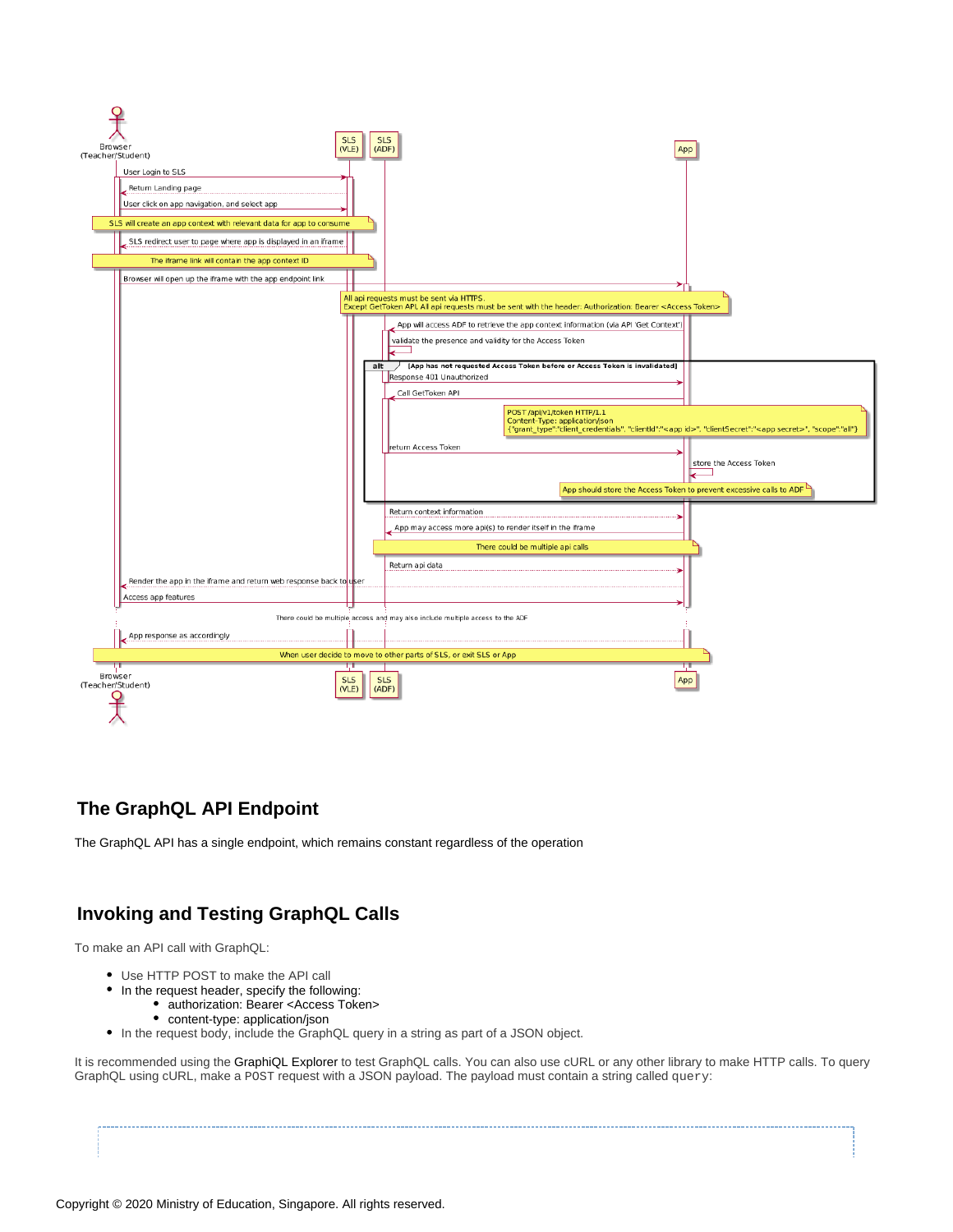```
curl -H "Authorization: Bearer <Access Token>" -X POST -d " \
 \left\{ \begin{array}{c} \end{array} \right\} \"query\": \"query { context(uuid:\"f6fc25d6-fee1-45b5-b149-
d669c4d182cf\') { user {id} }}\" \
 \}"
```
## <span id="page-8-0"></span>**GraphQL Resource Limitations**

To protect the ADF server from excessive and abusive queries, there are [resource limitations](https://www.howtographql.com/advanced/4-security/) set on the server. Currently, there are two limitations introduced on the ADF server:

- 1. Maximum query depth (set at 3); and
- 2. Query complexity (with an arbitrary high limit set for now)

A more formalised version of the resource limitations will be implemented and documented soon. The current set limitations should prevent abusive GraphQL calls and not affect most queries; if you face issues, please reach out to the SLS ADF team.

## <span id="page-8-1"></span>**GraphQL Pagination**

ADF follows the standard GraphQL cursor-based pagination, which supports client to

- Paginate through the list
- Ask for information about the connection itself, like totalCount or pageInfo.
	- Client should always query for the pageInfo to know whether next page is available, or whether this is the last page.

Pagination support is currently available in allGroups Query.

### <span id="page-8-2"></span>**GraphQL Schema**

#### <span id="page-8-3"></span>**Scalars**

```
# Date and time format, format: ISO_OFFSET_DATE_TIME, e.g.,2007-12-03T10:
15:30+08:00
DateTime
# Unique identifier
UUID
```
#### <span id="page-8-4"></span>**Object**

#### **PageInfo**

Cursor based pagination

```
type PageInfo {
  # The cursor value from the last node in the returned page.
  endCursor: String!
  # Whether there is next page available.
  hasNextPage: Boolean
}
```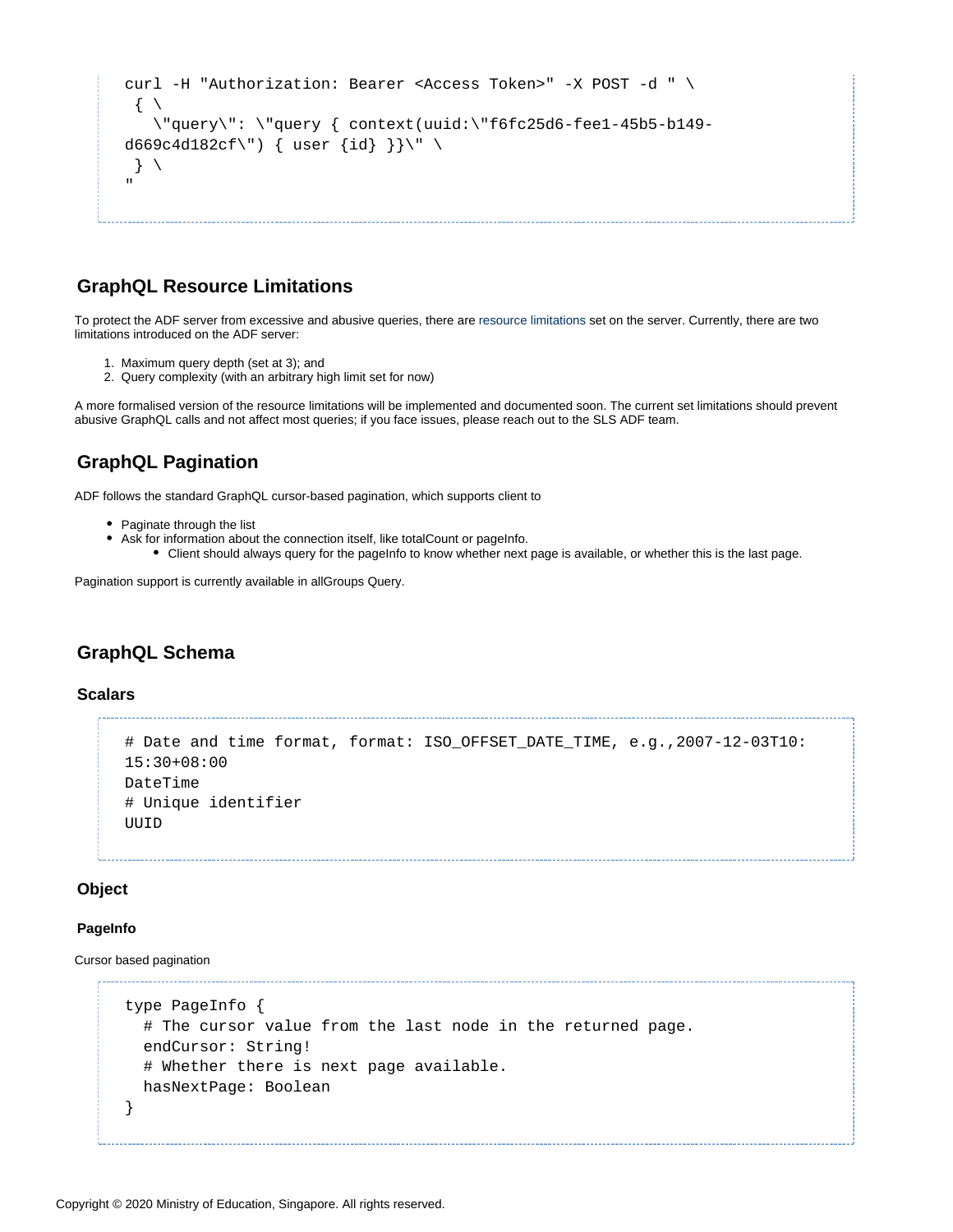**User**

```
# A user in the system, who is either a teacher or student.
type User {
         # Login Id of user, unique identifier of user.
         uuid: UUID! 
         # Name of user.
         name: String! 
         # Role of user, either Teacher or Student.
         role: Role! 
         # School of user
          school: School
         # Email address of user
         # Not all users have email addresses
     # Prior approval is required to call this field
         email: String
         # Level that student is in, e.g. Secondary 1. Applicable to 
student only (Null for teacher).
         level: Level 
         # The unique number issued to each student in his/her class. 
Applicable to student only (Null for teacher).
         classSerialNo: Int
         # Active (ie. current year) groups that user is in. 
         # Only returns groups that have this app installed.
        # For Teacher, it is the Groups that this teacher is teaching
         # For Student, it is the Groups to which this student belongs
 #
     # first: returns the first N groups, default to 20 if not specified. 
          groups(first: Int = 20): [Group!]
}
enum Role {
         # Teacher
         TEACHER
         # Student
         STUDENT
}
enum Level {
  # Primary 1
  PRIMARY_1
```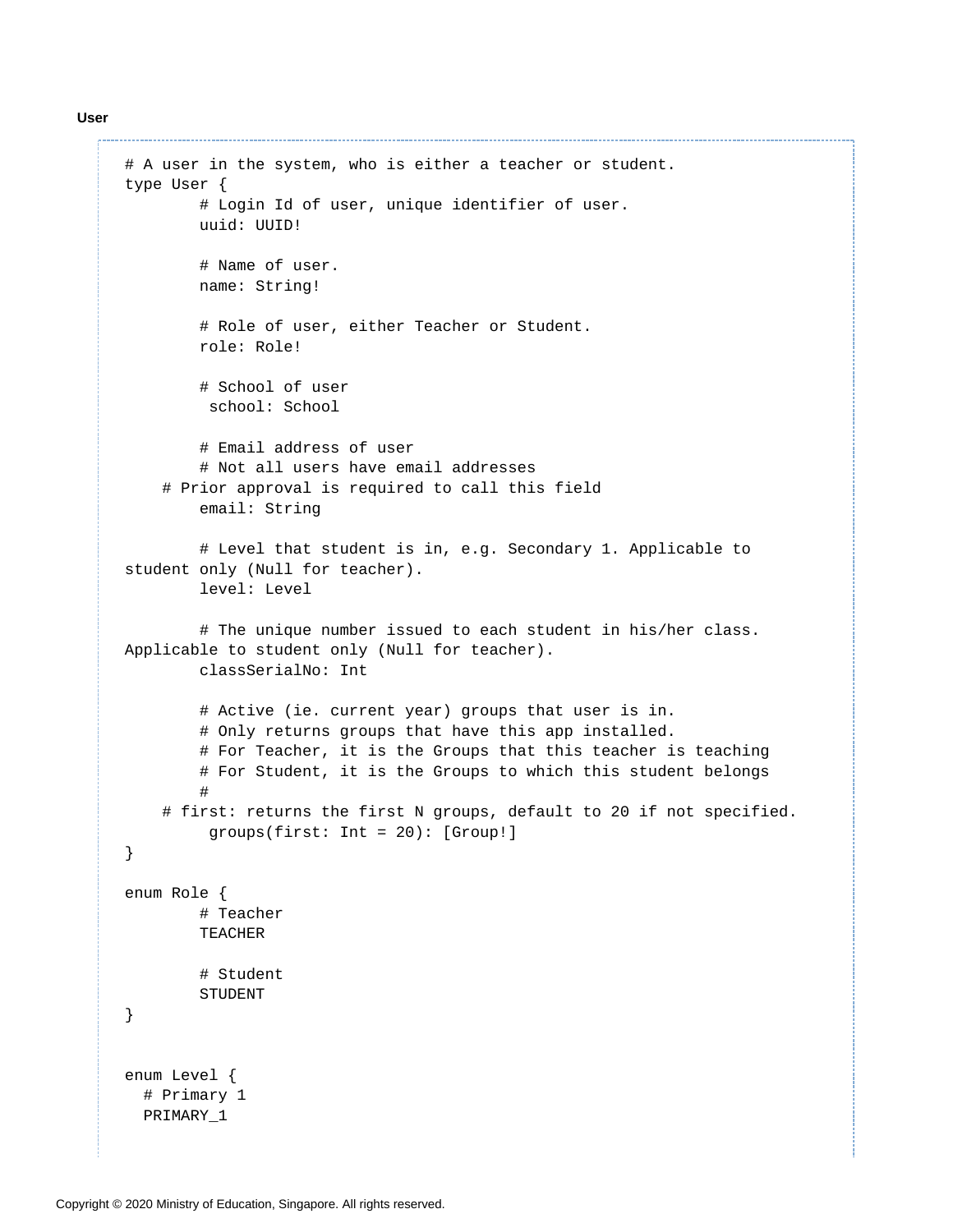```
 # Primary 2
 PRIMARY_2
 # Primary 3
 PRIMARY_3
 # Primary 4
 PRIMARY_4
 # Primary 5
 PRIMARY_5
 # Primary 6
 PRIMARY_6
 # Secondary 1
 SECONDARY_1
 # Secondary 2
 SECONDARY_2
 # Secondary 3
 SECONDARY_3
 # Secondary 4
 SECONDARY_4
 # Secondary 5
 SECONDARY_5
 # Pre-U 1
 PRE_U_1
 # Pre-U 2
 PRE_U_2
 # Pre-U 3
PRE_U_3
```
#### **Group**

}

```
# A group of teachers and students 
type Group {
         # UUID of the Group.
         uuid: UUID! 
         # Name of the Group used in VLE.
         name: String!
         # Identifier of Group for students and teachers, e.g. S1-A.
```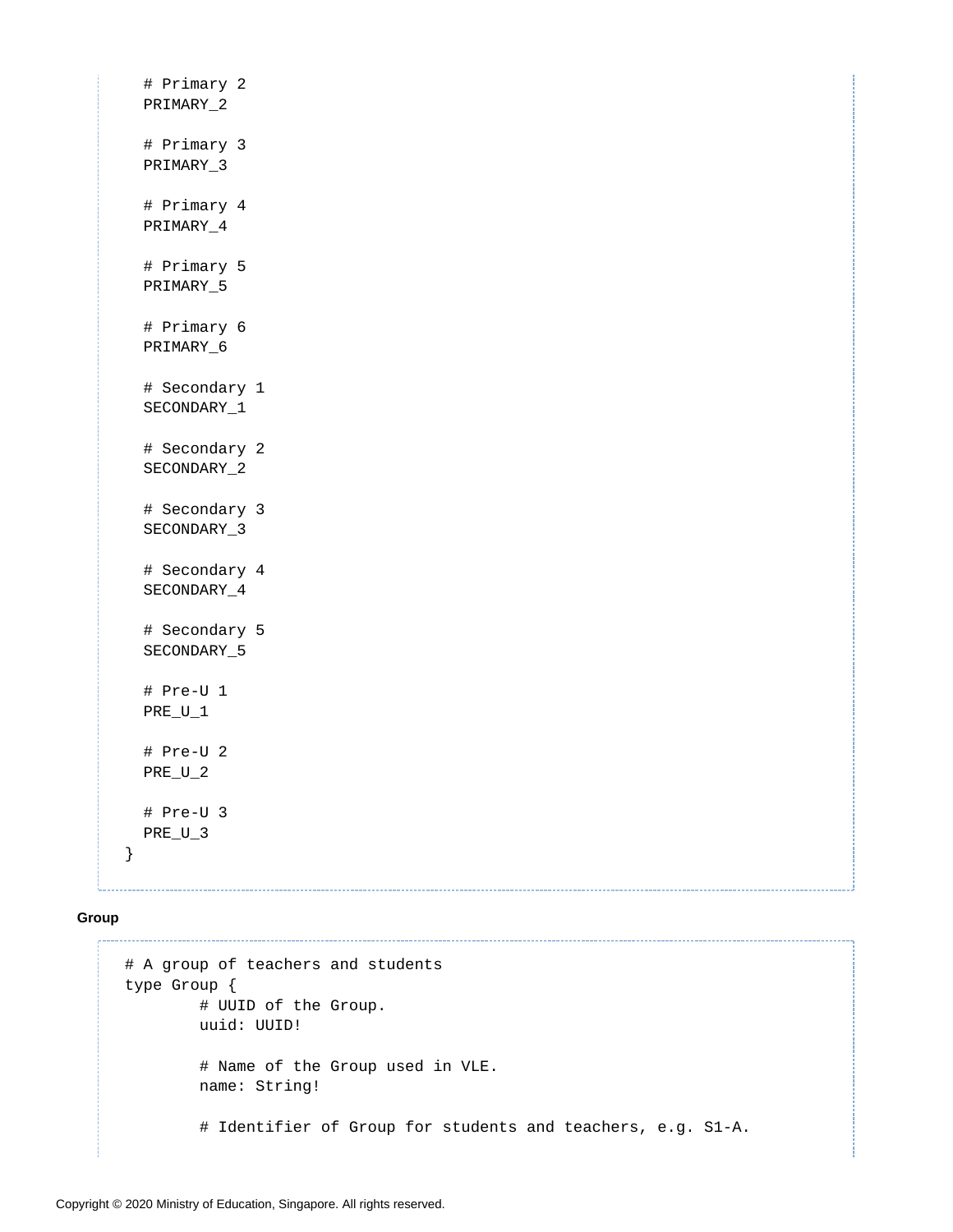```
 code: String 
         # Subject of the Group: e.g. English Language.
         subject: String
         # School of the Group
         school: School
         # Whether the Group is currently active.
         active: Boolean!
         # Level of the group: e.g. Secondary 1.
         level: Level
         # Teacher(s) who teaches this Group.
         # first: returns the first N teachers, default to 0 if not 
specified. 
         teachers(first: Int = 0): [User!]!
         # Students who belong to this Group.
 #
     # first: returns the first N students, default to 0 if not specified. 
     # sortField: sorts students by the field, default to class serial no. 
if not specified.
         students(first: Int = 0, sortField: StudentSortBy = 
"CLASS_SERIAL_NO"): [User!]!
         # Assignments that have been assigned to this Group.
 #
     # first: returns the first N assignments, default to 20 if not 
specified. 
     assignments(first: Int = 20): [Assignment!]! 
     # The date time when the Group last changed.
     # The field is updated when Group name, membership or status is changed
     lastUpdated: DateTime!
}
enum StudentSortBy {
         # Sort students by class serial number
         CLASS_SERIAL_NO
         # Sort students by name
         NAME
}
type GroupsConnection {
  pageInfo: PageInfo!
  edges: [GroupsEdge]!
}
```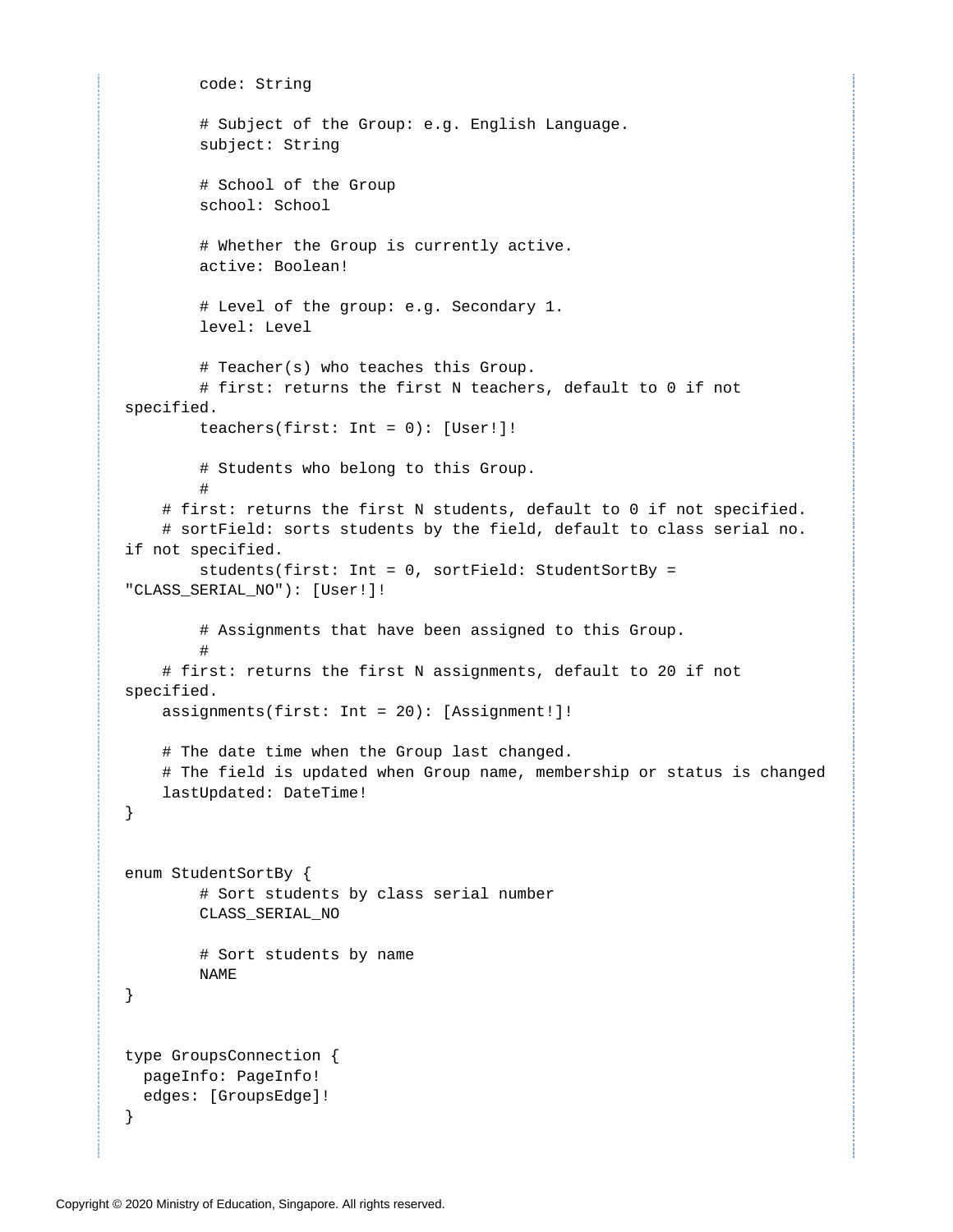```
type GroupsEdge {
  cursor: String!
  node: Group!
}
```
**School**

```
type School {
         # School code
         code: String!
         # The full name of school
          name: String!
}
```
#### **Context**

```
# A context is provided to an App when a user launches the App from SLS. 
# The context provides information of the user who launches the App and 
from where it is launched.
type Context {
         # Information of the user who launches the App
         user: User!
         # Information of where the App is launched
     event: Event!
}
# Event information when App is launched.
# Event is generated when:
# 1. LAUNCH_APP: Launch App from <Group> page
# 2. LAUNCH_ASSIGNMENT: Open <Assignment> page (from Assignment Listing 
page)
# 3. LAUNCH_TASK: Open <Task> page (from either Dashboard or 
Notification)
# 4. LAUNCH_URL: Launch a URL embedded in lesson
type Event {
   # The type of event associated with the context.
   type: EventType!
   # UUID associated with the EventType, ie. Group / Assignment / Task. 
Empty for LAUNCH_URL
   typeId: UUID
   # The launchKey of event associated with the context.
   launchKey: String
   # The launchUrl of event associated with the context.
```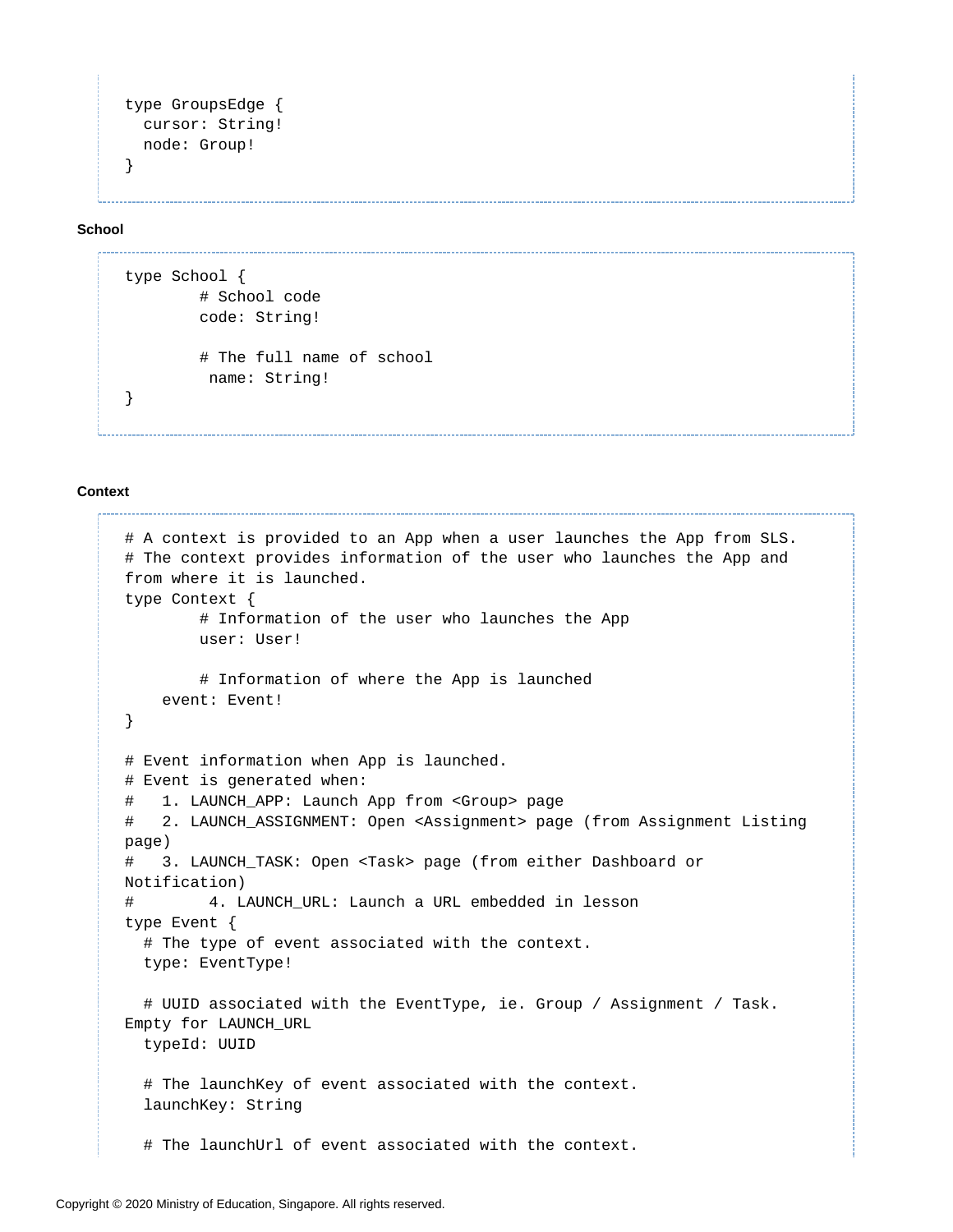```
 launchUrl: String
}
enum EventType {
   # Launch application.
   LAUNCH_APP
   # Launch assignment. E.g. Teacher open assignment.
   LAUNCH_ASSIGNMENT
   # Launch task. E.g. Student open task from dashboard.
   LAUNCH_TASK
   # Launch a url embedded in Lesson.
   LAUNCH_URL
}
```
#### **Assignment**

```
# A piece of work that a teacher allocates/assigns to one or more students 
in a Group.
# Each assignment has a collection of tasks, each corresponding to a 
student in the assignment.
# It is not mandatory for all students in the Group to have a task for 
each assignment.
type Assignment {
         # UUID of this assignment.
         uuid: UUID!
         # Title of assignment.
         title: String! 
         # Assignment start date and time, format: ISO_OFFSET_DATE_TIME, e.
g.,2007-12-03T10:15:30+01:00.
         start: DateTime! 
         # Assignment end date and time, format: ISO_OFFSET_DATE_TIME, e.g.,
2007-12-03T10:15:30+01:00.
         end: DateTime 
         # User (ie. a teacher) who has created this assignment.
         createdBy: User! 
         # User (ie. a teacher) who have made changes to this assignment.
         modifiedBy: User 
     # Type of assignment, reflected in the SLS assignment page.
     type: AssignmentResourceType!
         # Group that this resource has been assigned to.
         group: Group!
```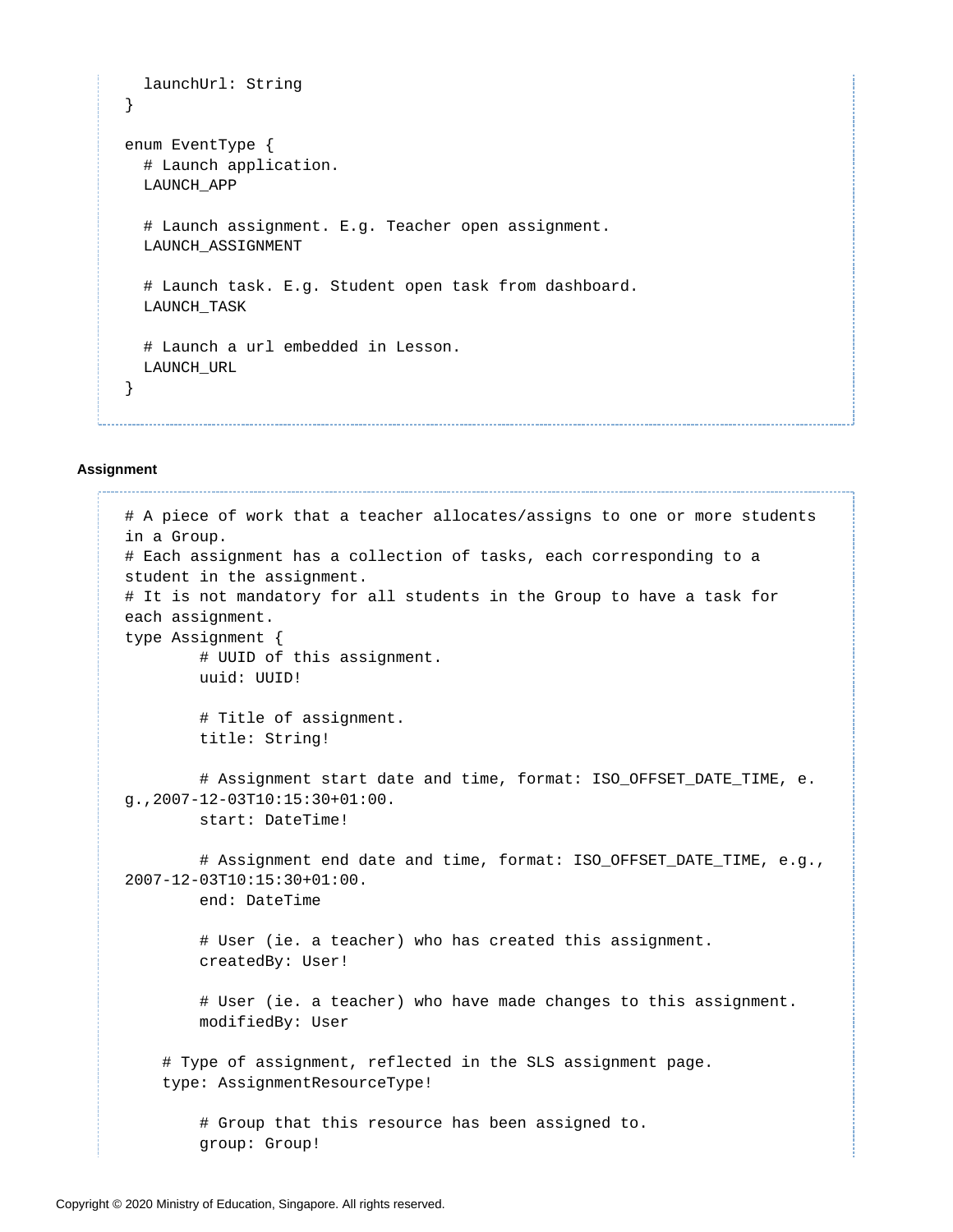```
 # List of tasks that have been generated.
 #
         # first: returns the first N tasks, default to 0 if not specified. 
        tasks(first: Int = 0): [Task]! # Whether the assignment will launch in a new tab or within SLS's 
frame
         # True if new tab, False if otherwise.
         openInNewTab: Boolean
}
enum AssignmentResourceType {
    LESSON
    QUIZ
}
```
#### **Task**

```
# A basic unit of work for one student. 
# Each task is part of an assignment, and tracks the progress of the 
student's work.
type Task {
         # UUID of this task.
         uuid: UUID! 
         # Title of assignment that this task is associated to.
         title: String! 
         # Task start date and time (same as assignment), format: 
ISO_OFFSET_DATE_TIME, e.g.,2007-12-03T10:15:30+08:00.
         start: DateTime! 
         # Task end date and time (same as assignment), format: 
ISO_OFFSET_DATE_TIME, e.g.,2007-12-03T10:15:30+08:00.
         end: DateTime
         # User (ie. teacher) who has created this task.
         createdBy: User! 
         # User (ie. student) assigned to this task.
         assignee: User! 
         # Subject of the task assigned.
         subject: String! 
         # Status of this task, default is NEW.
         status: TaskStatus!
}
# Status of the task by the assigned student.
```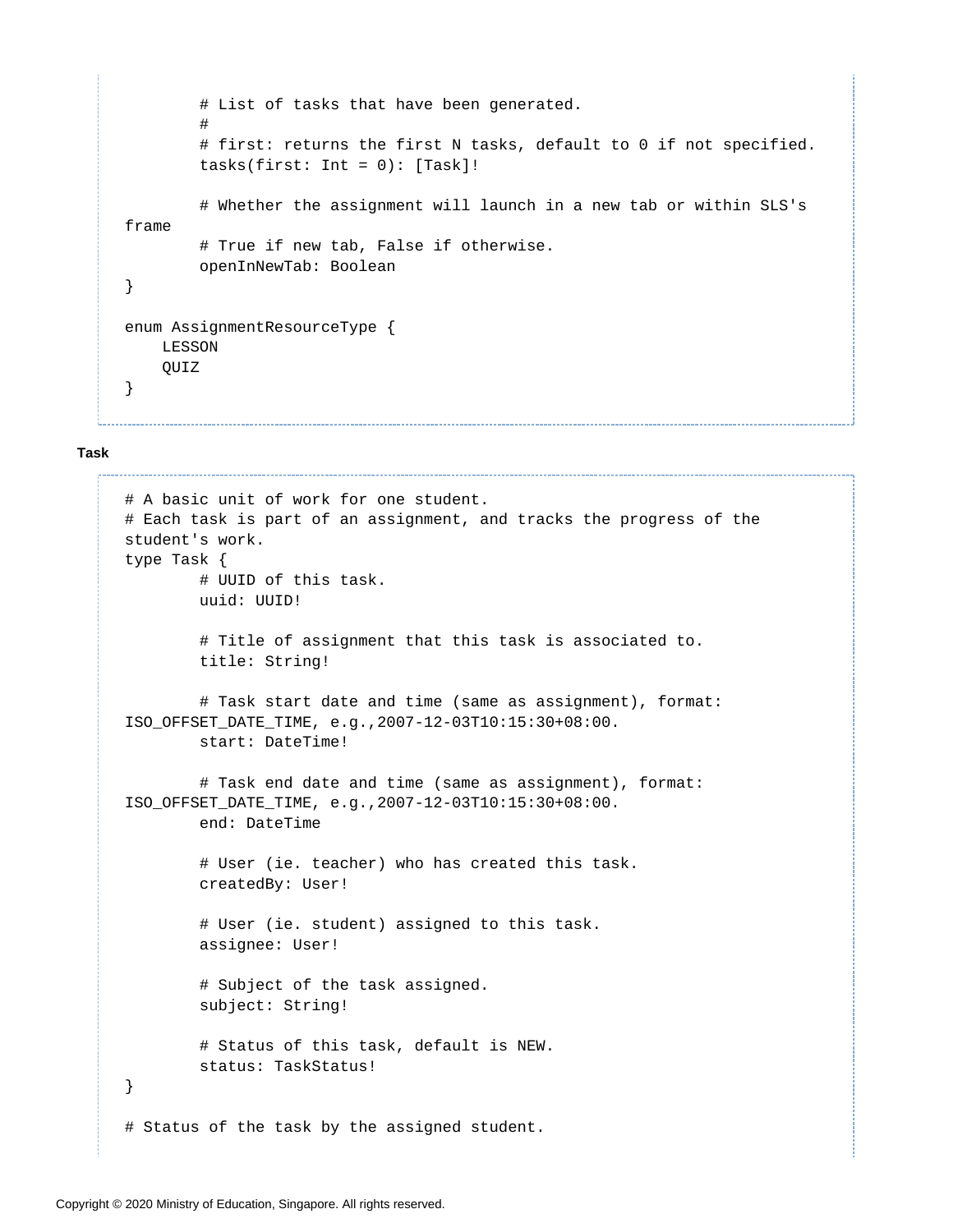```
enum TaskStatus {
   # Student has not started on the task.
   NEW
   # Student has started, but not completed the task.
   IN_PROGRESS
   # Student has completed the task.
   COMPLETED
}
```
**Notification**

```
# A notification is a message for a specific SLS user, with a message to 
provide information. 
# The notification can be clickable if the eventType and eventTypeId is 
provided. 
# If both eventType and eventTypeId are not provided, the notification is 
not clickable.
type Notification {
     # UUID of the notification.
     uuid: UUID!
           # Notification message.
           message: String!
         # Scope in which notification is sent in the context from. 
Examples include global, school or group.
         # This is for future extensibility and GROUP should be selected.
         scope: NotificationScope
         # Id of scope (for NotificationScope of GROUP, this should be set 
to Group UUID).
         scopeId: String
           # Context event type set in the Context when the user clicks and 
launches the notification.
           # eventType must be one of the enum values of EventType.
           eventType: String
           # Context event type id set in the Context when the user clicks 
and launches the notification
           eventTypeId: UUID
           # List of the recipient's (ie. SLS user) UUID.
     # Recipient(s) must exists within the scope (one of the 
NotificationScope values), specified by the scopeId.
           recipient:[UUID!]!
         # Whether the notification, when clicked, will launch in a new tab
```
or within SLS's frame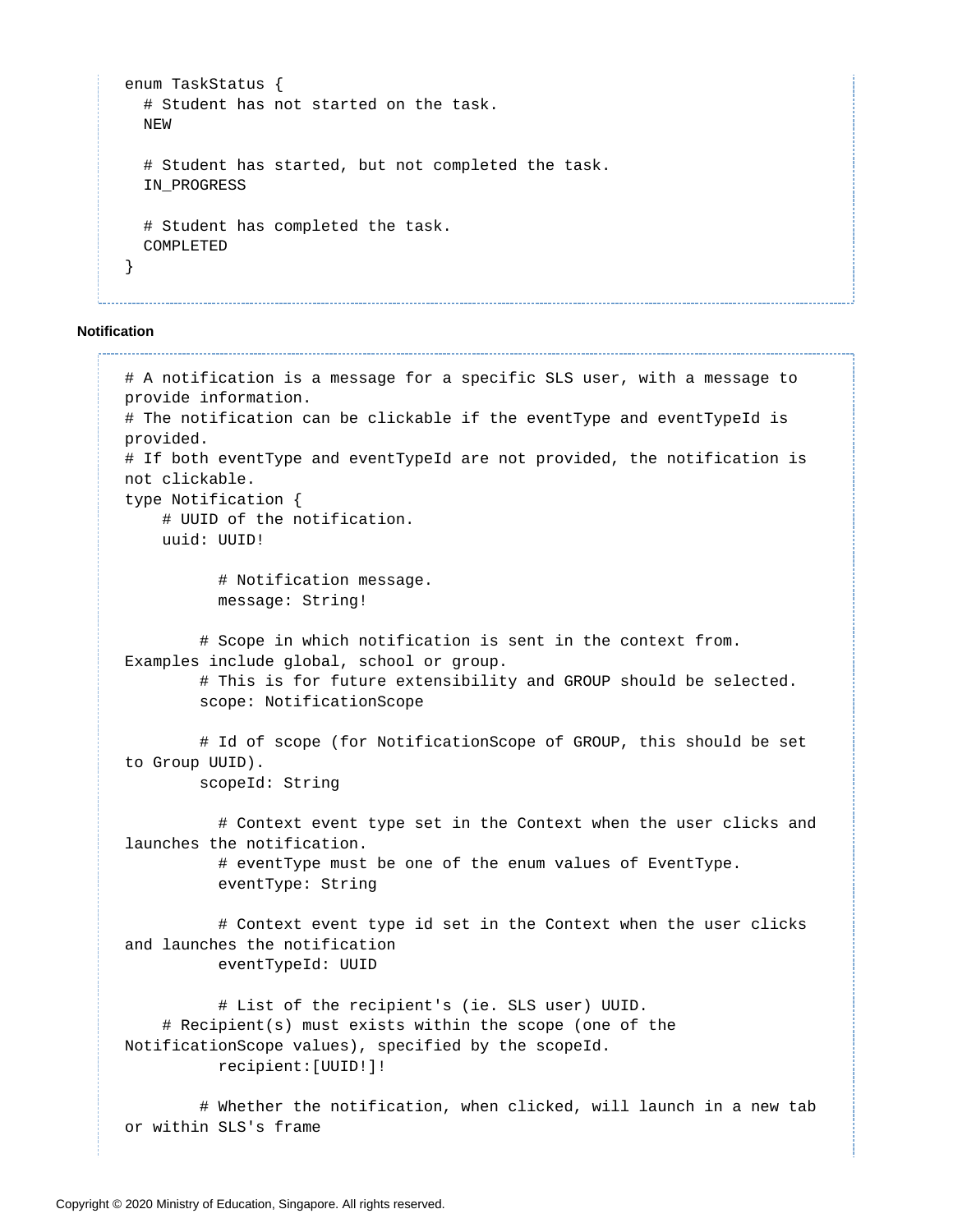```
 # True if new tab, False if otherwise.
         openInNewTab: Boolean
}
enum NotificationScope {
         GROUP
     SCHOOL
         GLOBAL
}
```
#### <span id="page-16-0"></span>**Query**

```
type Query {
   # Retrieve context information via Context ID which is provided by SLS
   # Various Scenarios:
   # 1. LAUNCH_APP: Launch App from <Group> page
   # 2. LAUNCH_ASSIGNMENT: Open <Assignment> page (from Assignment 
Listing page)
   # 3. LAUNCH_TASK: Open <Task> page (from either Dashboard or 
Notification)
   # 
   # Context will expire in 10 seconds.
   #
   # Errors:
   # 1. Authorization header is invalid
   # 2. Context does not exist
   # 3. Context has expired
 #
   context(uuid: UUID!): Context
   # Retrieve user information via user ID.
   #
   # Errors:
   # 1. Authorization header is invalid
   # 2. User does not exist
   # 3. User is neither Teacher nor Student
   # 4. App is not installed for this User
   #
   user(uuid: UUID!): User
   # Retrieve group information via group UUID.
   #
   # Errors:
   # 1. Authorization header is invalid
   # 2. Group does not exist
   # 3. App is not installed for this group
   #
   group(uuid: UUID!): Group
```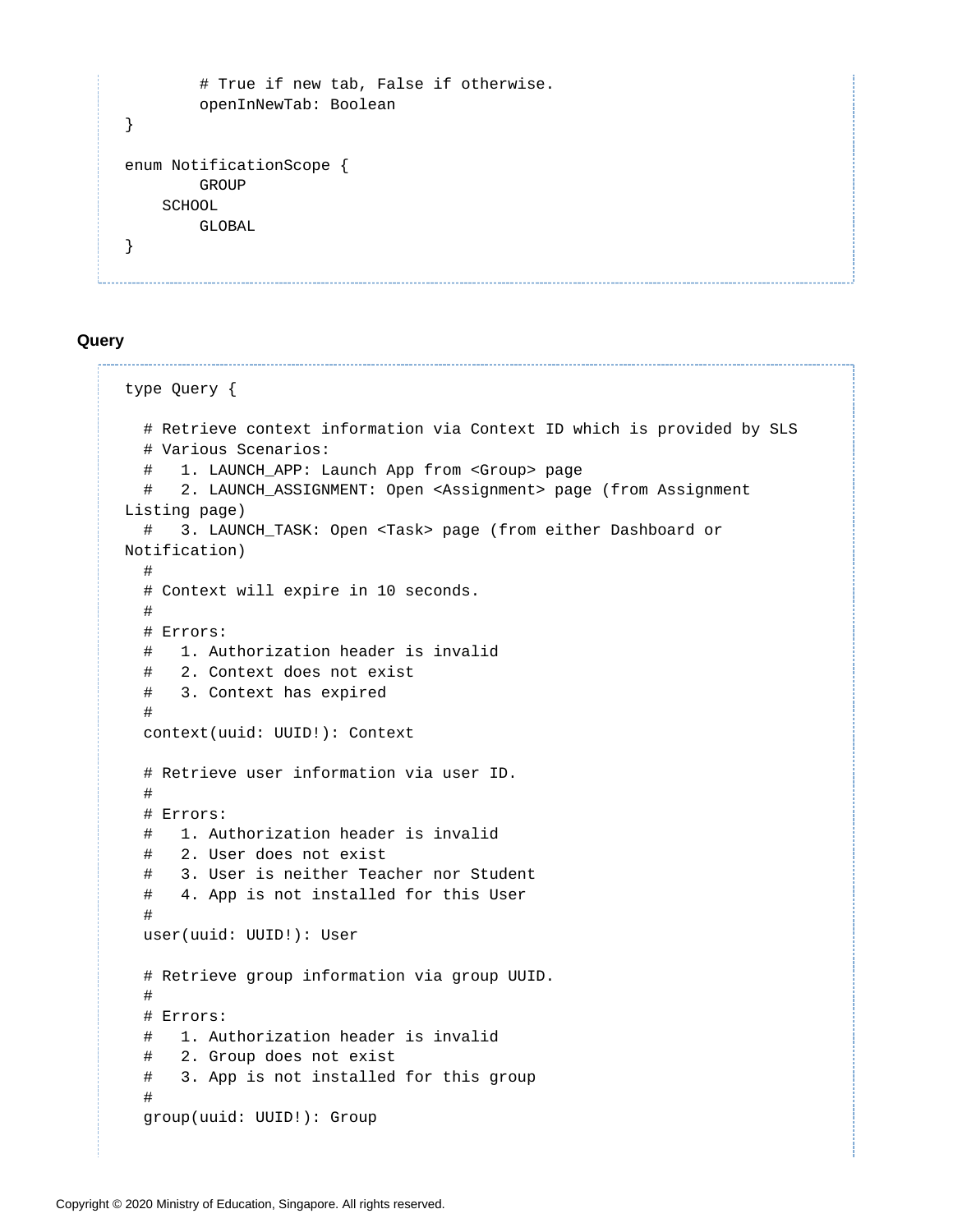```
 # Retrieve assignment information via the assignment UUID.
   #
   # Errors:
   # 1. Authorization header is invalid
   # 2. Assignment does not exist
   # 3. Assignment is not created from this App
   #
   assignment(uuid: UUID!): Assignment
   # Retrieve task information via the task UUID.
 #
   # Errors:
   # 1. Authorization header is invalid
   # 2. Task does not exist
   # 3. Task is not created from this App
 # 
   task(uuid: UUID!): Task
   # Retrieve all groups installed to the App.
   # 
   # If changedSince is provided, only groups that changed since the time 
provided will be returned.
   # If schoolCode is provided, only groups in the school will be returned.
 #
   # Errors:
   # 1. Authorization header is invalid
   # 2. Timestamp is invalid
   # 3. School code is invalid
 # 
   allGroups(changedSince: DateTime, schoolCode: String, first: Int, after: 
String): GroupsConnection
}
```
#### **Mutation**

Convention:

- 1. For create and update of Types, to return the Type as part of the response.
- 2. For deletion of Types, the unique identifier (ie. UUID) of the Type is returned as part of the response.

```
type Mutation {
        # Creates an assignment for a group. 
        # To assign the same quiz/activity/assessment to multiple Groups, 
create an assignment for each group.
        #
        # Errors:
        # 1. Authorization header is invalid.
        # 2. Assignment start date is after or equal end date.
        # 3. Assignment title is not provided.
        # 4. Assignee is empty.
        # 5. Group is not provided.
        createAssignment(input: AssignmentInput!): Assignment
```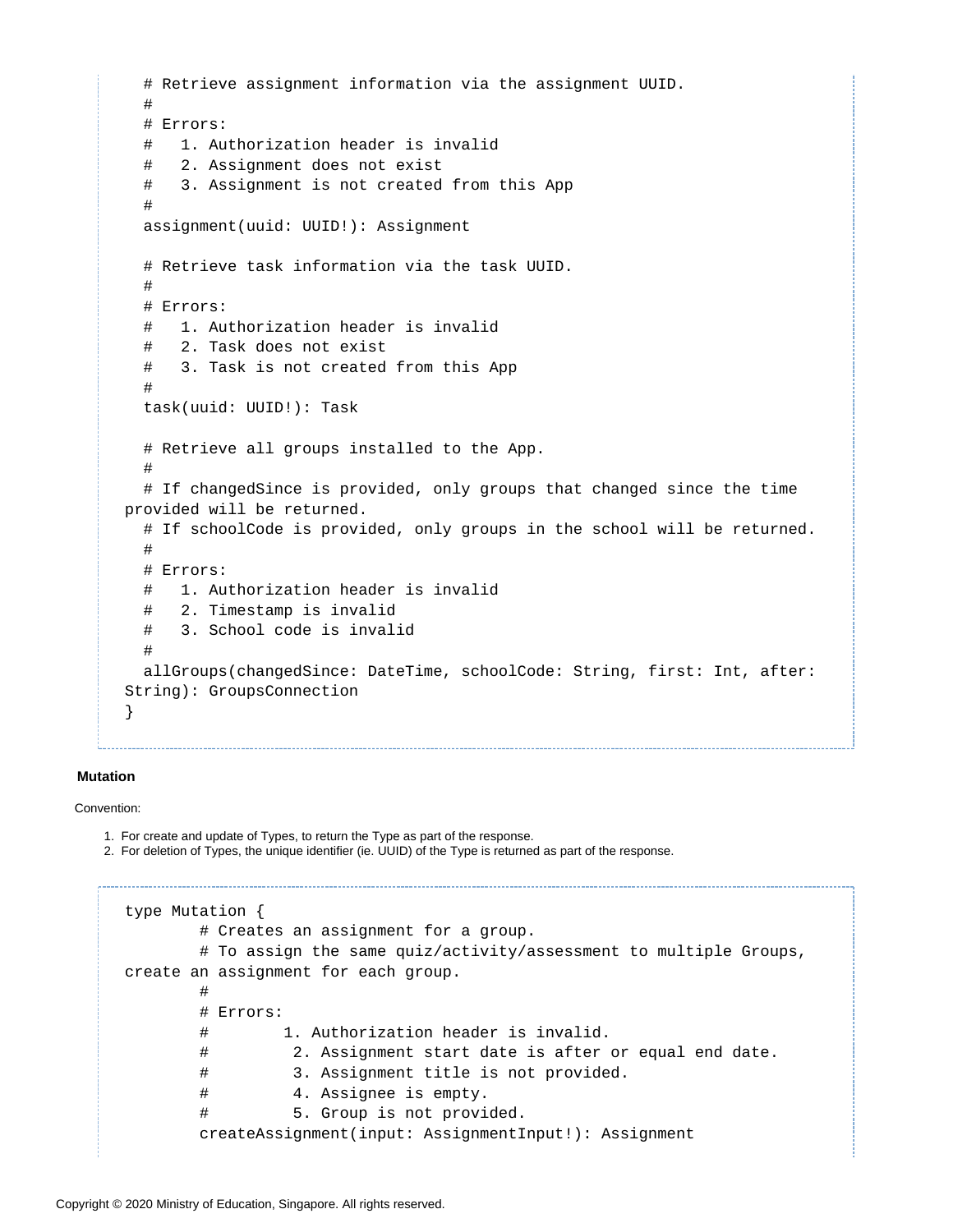```
 # Updates the assignment: set fields to null if there are no 
changes to those assignment fields
        # Use this mutation to add or remove tasks associated to this 
assignment.
 #
        # Errors: 
        # 1. Authorization header is invalid.
        # 2. Assignment UUID is invalid.
        # 3. Assignment does not belong to App.
     # 4. Once assignment has started, unable to update openInNewTab 
field.
        updateAssignment(uuid: UUID!, input: AssignmentInput!): Assignment
     # Delete assignment: assignment UUID is returned on successful 
deletion.
 #
        # Errors: 
        # 1. Authorization header is invalid.
        # 2. Assignment UUID is invalid.
        # 3. Assignment does not belong to App.
    deleteAssignment(uuid: UUID!): UUID
        # Update task status to reflect the task progress.
     #
     # Errors:
        # 1. Authorization header is invalid.
        # 2. Task UUID is invalid.
        # 3. Task does not belong to App.
        updateTask(id: UUID!, status: TaskStatus!): Task
        # Create notification for SLS user.
 #
     # Errors:
        # 1. Authorization header is invalid.
                2. groupUuid is invalid. App can send notification only
to group(s) that has the App installed
        # 3. Recipient(s) does not exists or belong to the group.
        createNotification(input:NotificationInput!): Notification
}
# Input type for mutations associated with assignment.
input AssignmentInput {
          # Title of assignment.
          title: String
          # Assignment start date, format: ISO_OFFSET_DATE_TIME, e.g.,2007-
12-03T10:15:30+01:00
          start: DateTime
        # Assignment end date, format: ISO_OFFSET_DATE_TIME, e.g.,2007-12-
03T10:15:30+01:00
          end: DateTime
```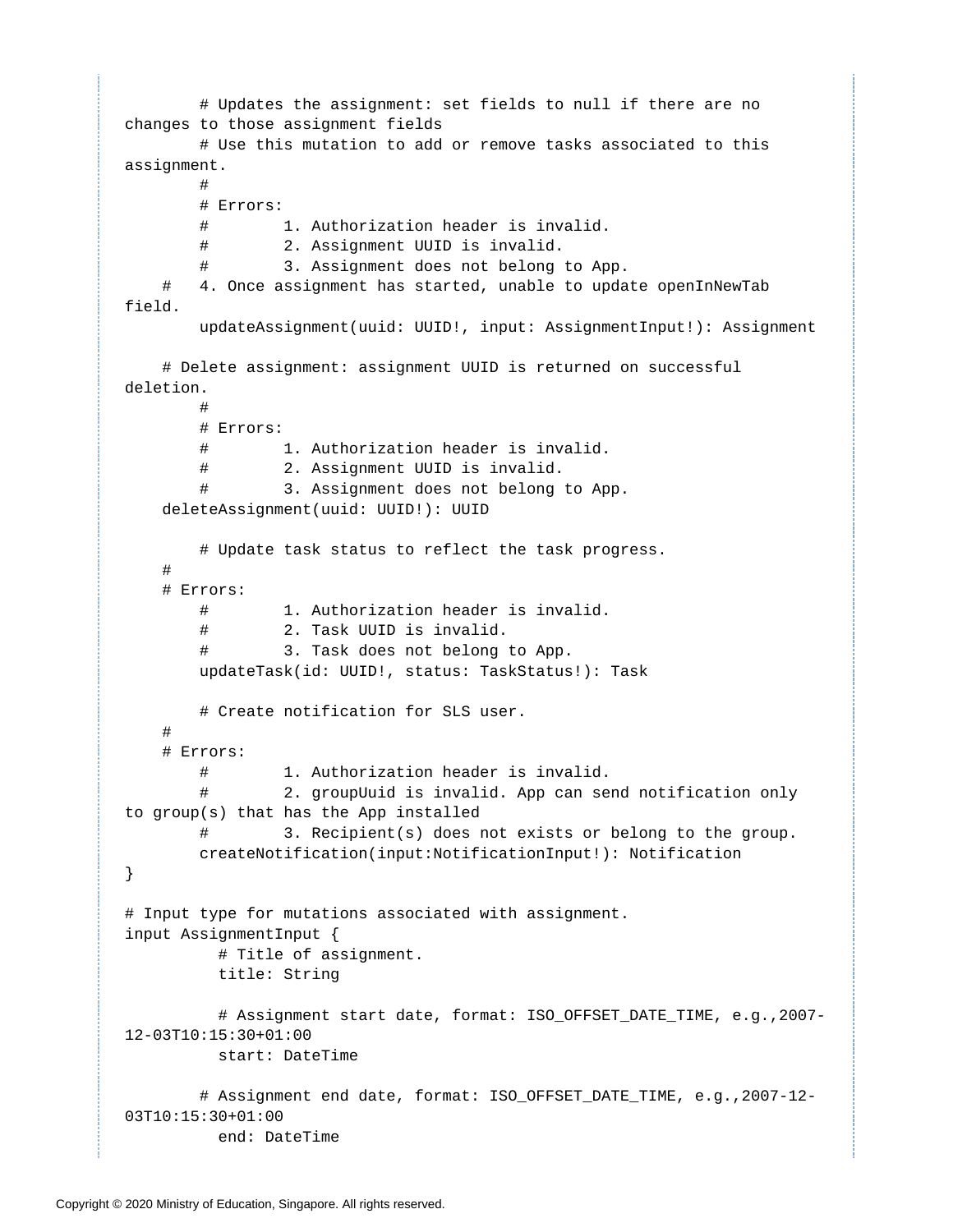```
 # UUID of User (ie. a teacher) who has created this assignment.
         createdBy: UUID 
         # UUID of User (ie. a teacher) who have made changes to this 
assignment.
         modifiedBy: UUID
           # Type of assignment, reflected in the SLS assignment page.
     type: AssignmentResourceType
         # User UUIDs of students who are assigned to this assignment. 
         # On successful creation of assignment, corresponding tasks for 
each user will be created.
           assignees: [UUID!]
         # UUID of Group that the assignment is assigned to.
           groupUuid: UUID
         # When Student/Teacher launch this assignment, it will be opened 
within SLS or new tab based on this setting.
         # If this value is not provided, it will default to application's 
setting.
         # Once assignment has started, this value can no longer be updated 
and error will be returned.
         openInNewTab: Boolean
}
# Input type to create notification.
input NotificationInput {
           # Notification message, maximum length of 300 characters.
           message: String!
          # Scope in which notification is sent in the context from. 
Examples include global, school or group.
         # This is for future extensibility and GROUP should be selected.
         scope: NotificationScope
         # Id of scope (for NotificationScope of GROUP, this should be set 
to Group UUID).
         scopeId: String
           # Context event type set in the Context when the user clicks and 
launches the notification.
           # eventType must be one of the enum values of EventType.
           eventType: String
           # Context event type id set in the Context when the user clicks 
and launches the notification
           eventTypeId: UUID
           # List of the recipient's (ie. SLS user) UUID.
     # Recipient(s) must exists within the scope (one of the
```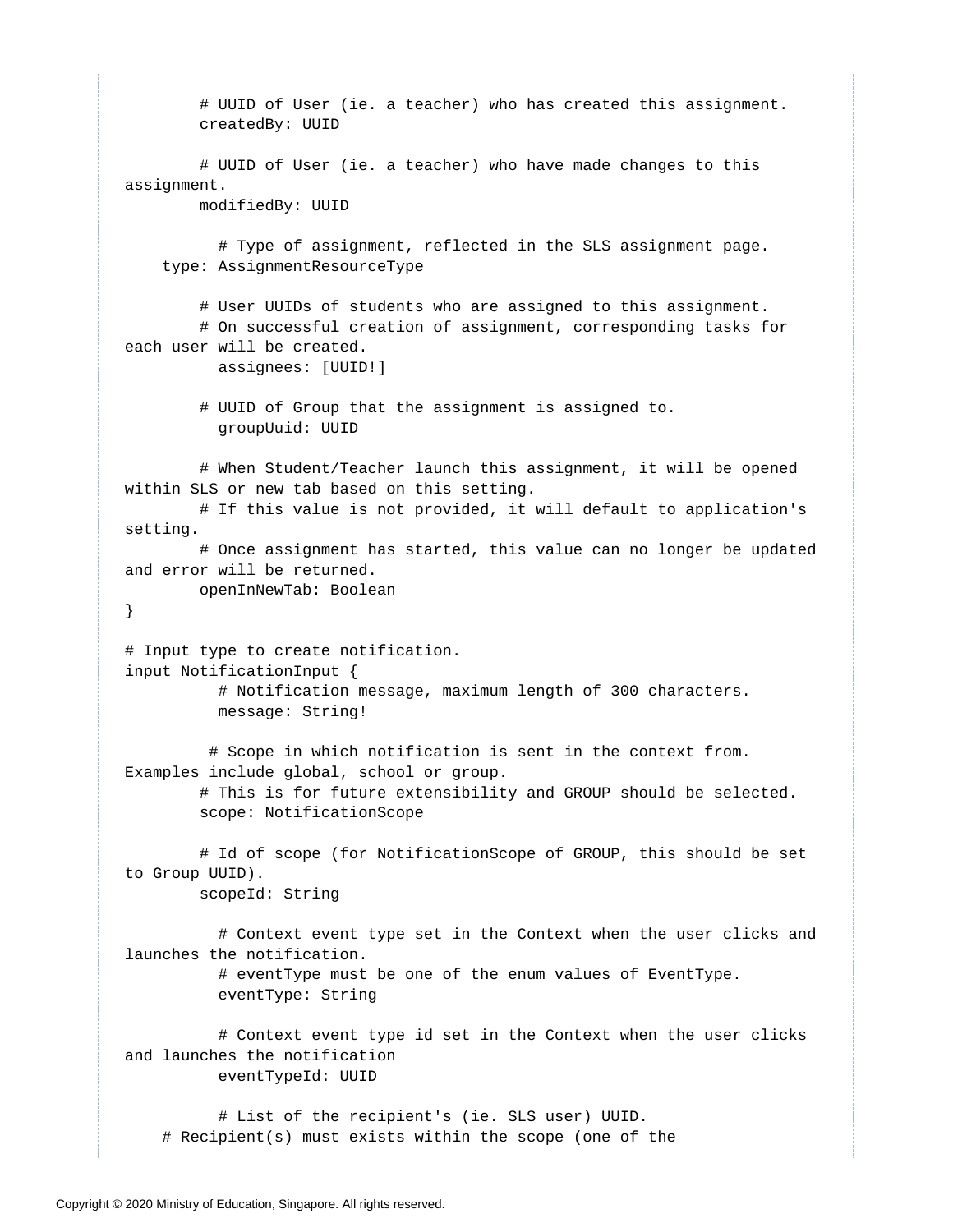```
NotificationScope values), specified by the scopeId.
           recipient:[UUID!]!
         # When Student/Teacher launch this notification, it will be opened 
within SLS (iframe) or new tab based on this setting.
         # If this value is not provided, it will default to application's 
setting.
         openInNewTab: Boolean
}
enum NotificationScope {
     GROUP
     SCHOOL
     GLOBAL
}
```
## <span id="page-20-0"></span>**Examples of GraphQL Queries and Mutations**

The above schema should provide enough information to start integration. This is a more in-depth section exploring the queries and mutations for the ADF, which includes some explanation, sample request and responses.

#### <span id="page-20-1"></span>**Retrieve Context**

Retrieve context information via Context ID which provided by SLS.

#### **Notes**

- To get access token, please refer to ['Get Access Token' API.](https://confluence.sls.ufinity.com/display/SLS/ADF+API+Authentication+v1.1)
- A Context token is only valid for query within 10 seconds of issue, after which the query only returns an error that the context has expired.

Click here to expand...

#### **URL**

POST /apis/v1/graphql

#### **Sample Request**

```
{
   context(uuid:"f6fc25d6-fee1-45b5-b149-d669c4d182cf"){
     user{
       uuid
     }
     event{
       typeId
       type
     }
   }
}
```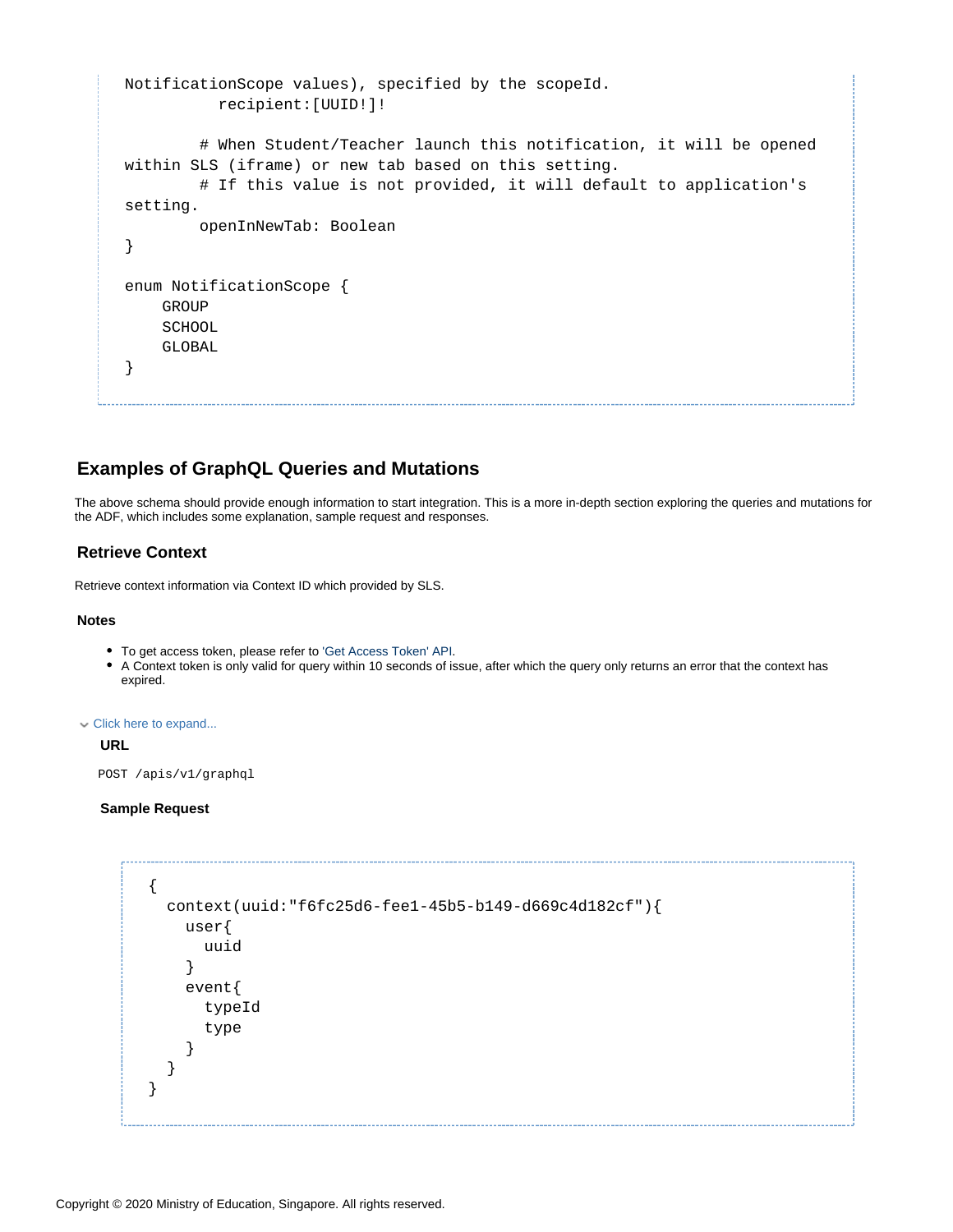#### **Sample Response**

```
 {
   "data": {
     "context": {
       "user": {
         "uuid": "148e4c16-7b3b-11e8-adc0-fa7ae01bbebc"
       },
       "event": {
         "typeId": "90c63878-92e1-11e7-b105-0800279a327c",
         "type": "LAUNCH_APP"
       }
     }
   }
}
```
#### **Error Responses**

| <b>HTTP Code</b> | <b>Description</b>                                                 | Response                                                                                                                            |
|------------------|--------------------------------------------------------------------|-------------------------------------------------------------------------------------------------------------------------------------|
| 401              | Authorization header is invalid.                                   | "errors":[<br>"message":"Authorization header is inv<br>alid"                                                                       |
| 200              | Requested context does not exist or<br>doesn't belong to this app. | "data":{<br>"context":null<br>},<br>"errors":[<br>"message":"Exception while fetching da<br>ta (/context) : Context does not exist" |
| 200              | Requested context has expired.                                     | "data":{<br>"context":null<br>},<br>"errors":[<br>"message":"Exception while fetching<br>data (/context) : Context has expired"     |

#### <span id="page-21-0"></span>**Retrieve User**

Retrieve user information via user ID.

Click here to expand...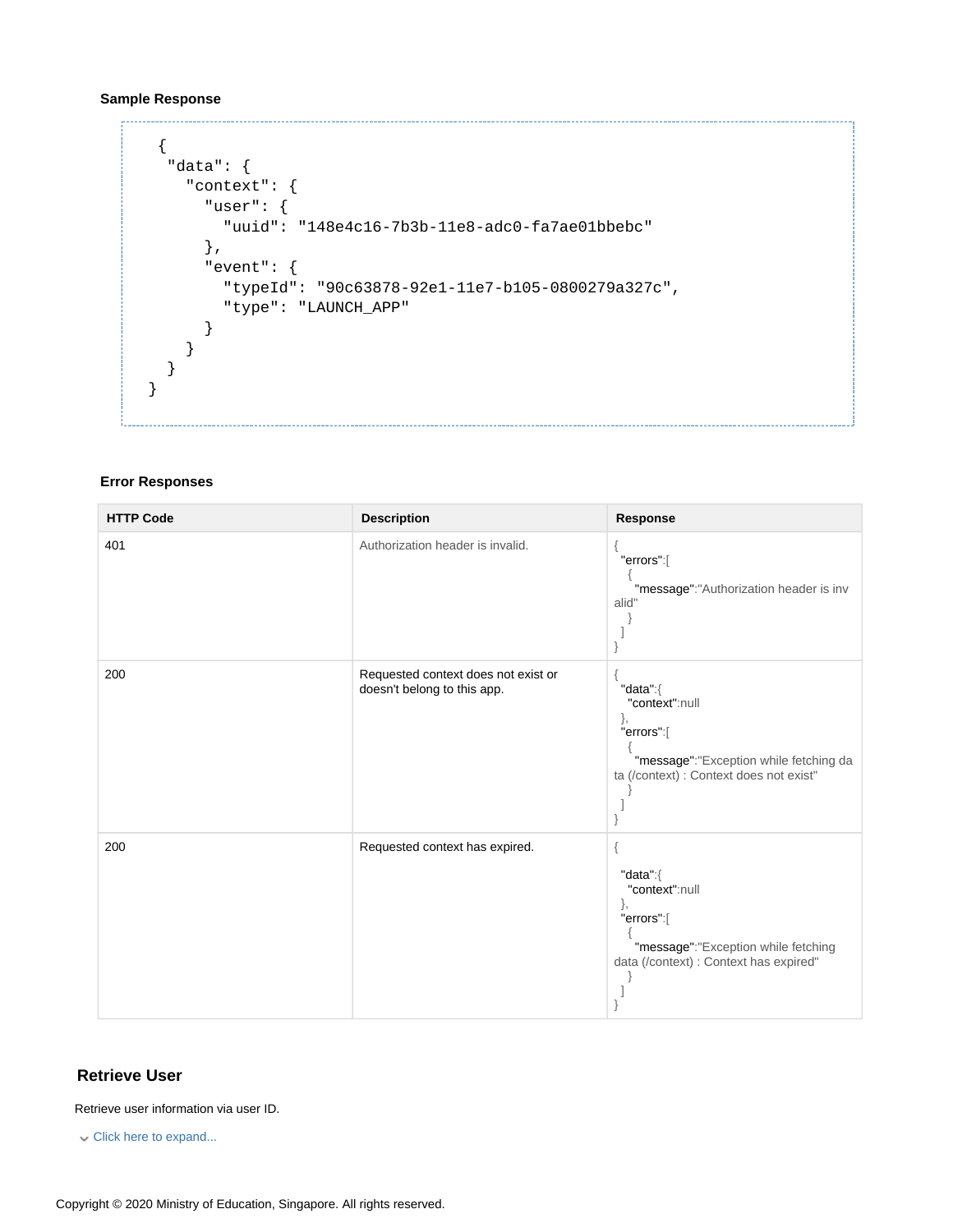**URL**

POST /apis/v1/graphql

#### **Sample Request**

```
{
   user(uuid:"26a8c4bc-7b3b-11e8-adc0-fa7ae01bbebc"){
     uuid
     name
     groups(first:2){
       uuid
       subject
       code
     }
   }
}
```
#### **Sample Response**

```
 {
   "data": {
     "user": {
       "id": "26a8c4bc-7b3b-11e8-adc0-fa7ae01bbebc",
       "name": "Fay Nyeow",
       "groups": [
         {
            "uuid": "90c60139-92e1-11e7-b105-0800279a327c",
            "subject": "ADDITIONAL MATHEMATICS",
            "code": "S1-A"
         },
         {
            "uuid": "90c603db-92e1-11e7-b105-0800279a327c",
            "subject": "ADDITIONAL MATHEMATICS",
           "code": "S1-B"
         }
       ]
     }
   }
}
```
#### **Error Responses**

| <b>HTTP Code</b> | <b>Description</b>               | Response   |
|------------------|----------------------------------|------------|
| 401              | Authorization header is invalid. | "errors":[ |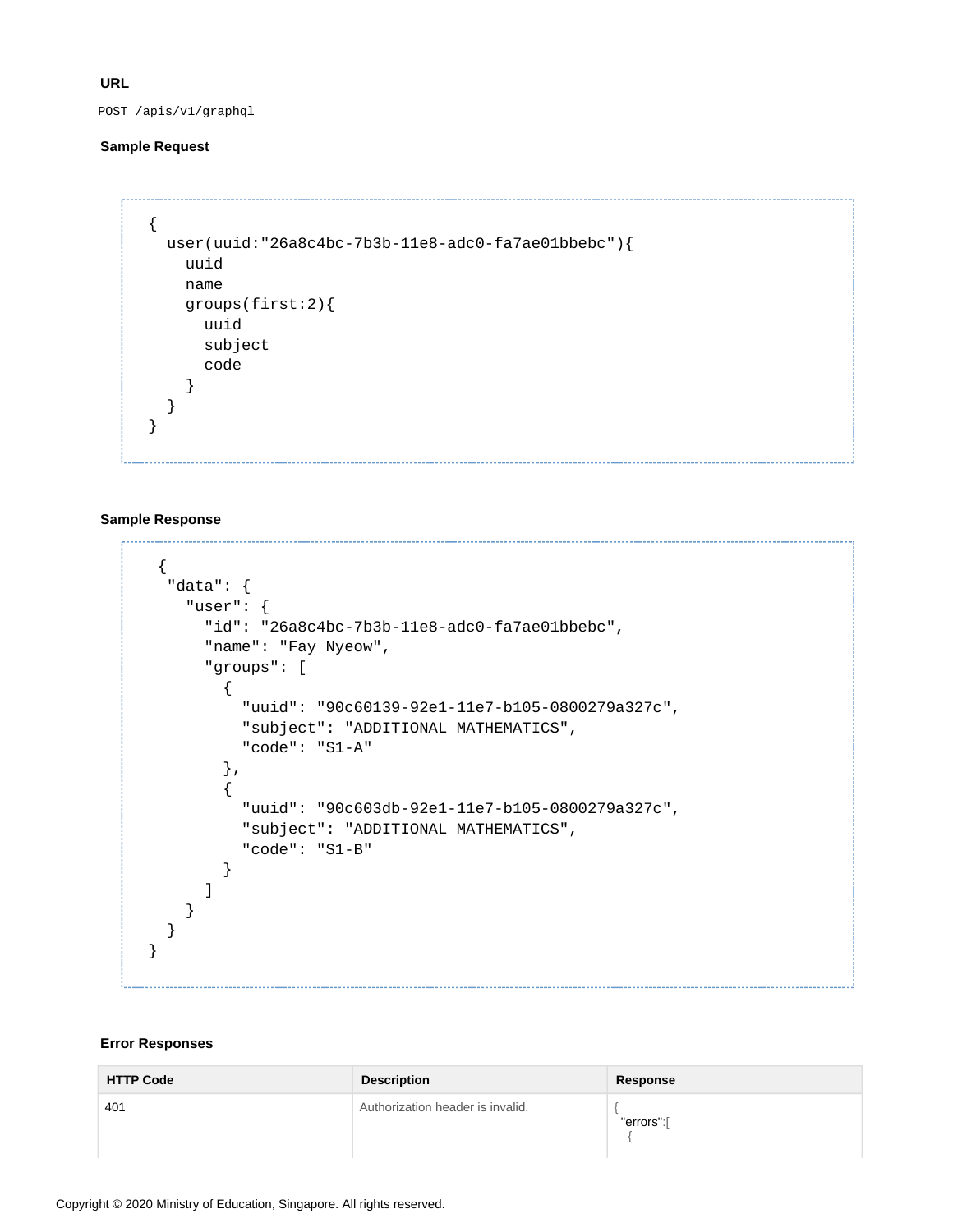|     |                                                                                                    | "message":"Authorization header is inv<br>alid"                                                                     |
|-----|----------------------------------------------------------------------------------------------------|---------------------------------------------------------------------------------------------------------------------|
| 200 | User does not exist, user is neither teacher<br>nor student, App is not installed to this<br>User. | "data":{<br>"user":null<br>"errors":[<br>"message":"Exception while fetching<br>data (/user) : User does not exist" |

#### <span id="page-23-0"></span>**Retrieve Group**

Retrieve group information via group ID.

#### Click here to expand...

#### **URL**

POST /apis/v1/graphql

#### **Sample Request**

```
{
   group(uuid:"90c6319d-92e1-11e7-b105-0800279a327c"){
     uuid
     code
     subject
     students(first:2, sortField:CLASS_SERIAL_NO){
       name
       uuid
     }
     teachers(first:2){
       name
       uuid
     }
   }
}
```
#### **Sample Response**

```
 {
  "data": {
    "group": {
      "uuid": "90c6319d-92e1-11e7-b105-0800279a327c",
      "code": "S1-A",
      "subject": "TAMIL",
      "students": [
```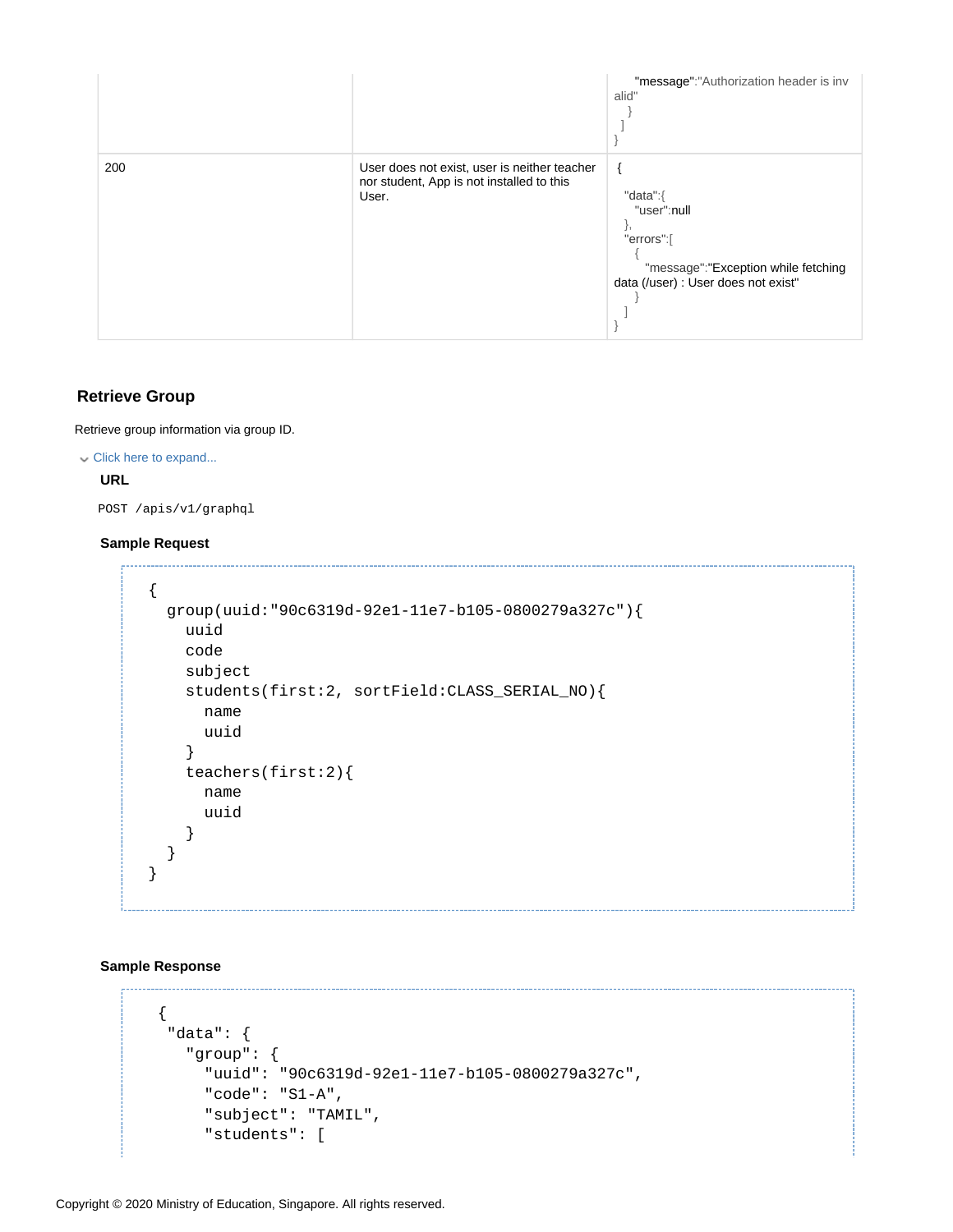```
 {
           "name": "ONG KOK E",
            "uuid": "3dcfc622-7b3b-11e8-adc0-fa7ae01bbebc"
         },
         {
            "name": "FAY N",
            "uuid": "26a8c4bc-7b3b-11e8-adc0-fa7ae01bbebc"
         }
       ],
       "teachers": [
         {
            "name": "Amy Choo",
            "uuid": "a2915698-7b3b-11e8-adc0-fa7ae01bbebc"
         },
         {
            "name": "Audrey Tan",
           "uuid": "a924a2bc-7b3b-11e8-adc0-fa7ae01bbebc"
         }
       ]
     }
   }
}
```
#### **Error Reponses**

| <b>HTTP Code</b> | <b>Description</b>                                             | <b>Response</b>                                                                                                              |
|------------------|----------------------------------------------------------------|------------------------------------------------------------------------------------------------------------------------------|
| 401              | Authorization header is invalid.                               | "errors":[<br>"message":"Authorization header is inv<br>alid"                                                                |
| 200              | Group does not exist or App is not installed<br>to this group. | "data":{<br>"group":null<br>ì,<br>"errors":[<br>"message":"Exception while fetching<br>data (/group) : Group does not exist" |

#### <span id="page-24-0"></span>**Retrieve Assignment**

Retrieve assignment information via assignment ID.

Click here to expand...

#### **URL**

POST /apis/v1/graphql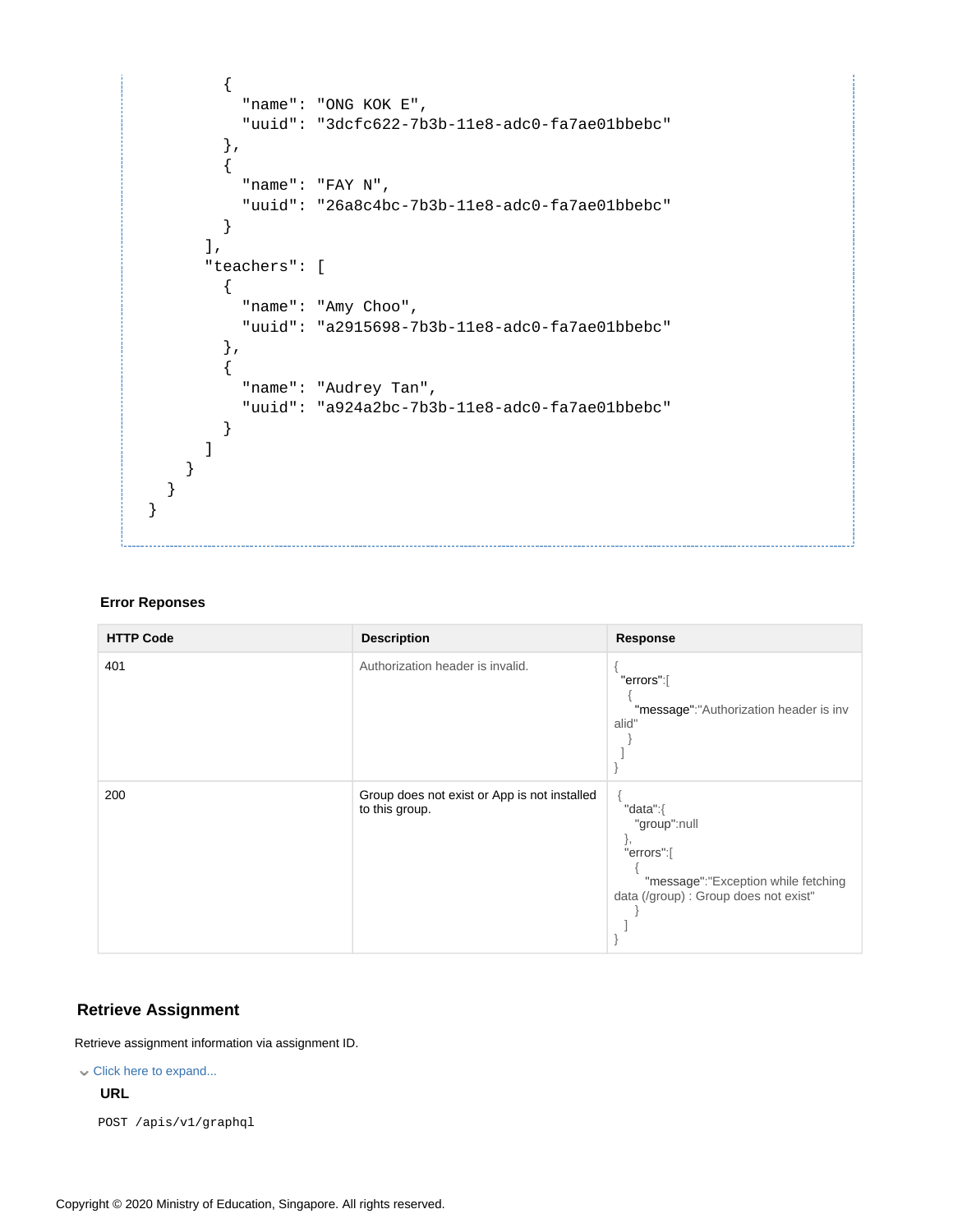#### **Sample Request**

```
{
   assignment(uuid:"d57aa443-43a6-4c58-a692-53865ecd1bca"){
     uuid
     title
     start
     end
     createdBy {
       uuid
       name
     }
     modifiedBy{
       uuid
       name
     }
     tasks(first:2) {
       uuid
       title
       status
     }
   }
}
```
#### **Sample Response**

```
 {
   "data": {
     "assignment": {
       "uuid": "d57aa443-43a6-4c58-a692-53865ecd1bca",
       "title": "app lesson1",
       "start": "2018-12-03T17:15:30+08:00",
       "end": "2018-12-13T17:15:30+08:00",
       "createdBy": {
         "uuid": "be15a3ec-7b3b-11e8-adc0-fa7ae01bbebc",
         "name": "Cheng Xin"
       },
       "modifiedBy": null,
       "tasks": [
         {
           "uuid": "b69e0c37-056d-4b9f-aafb-a98e1c7d9dbe",
           "title": "app lesson1",
           "status": "NEW"
         }
       ]
     }
   }
}
```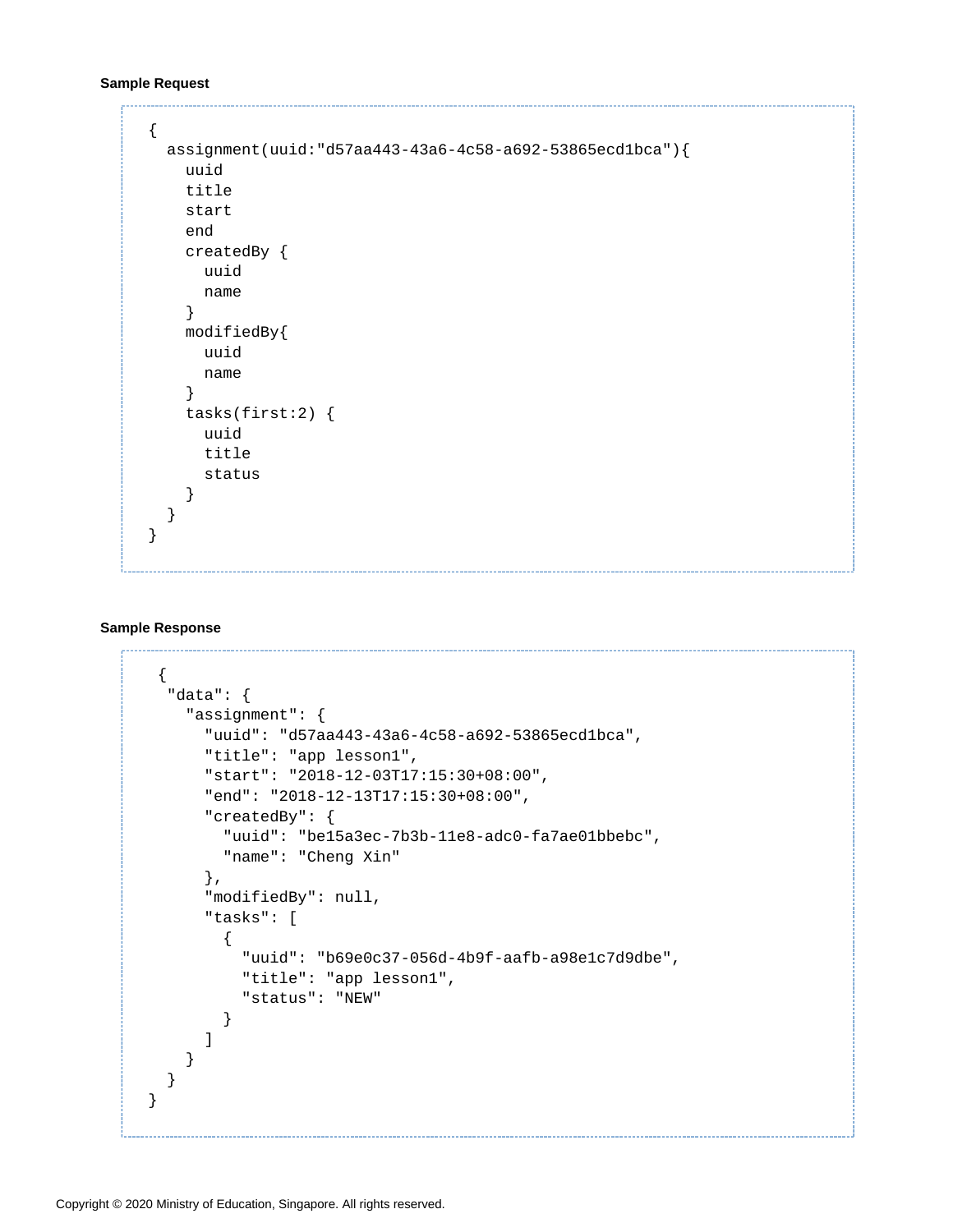#### **Error Reponses**

| <b>HTTP Code</b> | <b>Description</b>                                                       | <b>Response</b>                                                                                                                                 |
|------------------|--------------------------------------------------------------------------|-------------------------------------------------------------------------------------------------------------------------------------------------|
| 401              | Authorization header is invalid.                                         | "errors":[<br>"message":"Authorization header is inv<br>alid"                                                                                   |
| 200              | Assignment does not exist or Assignment<br>is not created from this App. | "data":{<br>"assignment":null<br>j,<br>"errors":[<br>"message":"Exception while fetching<br>data (<br>/assignment) : Assignment does not exist" |

#### <span id="page-26-0"></span>**Retrieve Task**

Retrieve task information via task ID.

```
Click here to expand...
```
#### **URL**

POST /apis/v1/graphql

#### **Sample Request**

```
{
   task(uuid: "b69e0c37-056d-4b9f-aafb-a98e1c7d9dbe") {
     uuid
     title
     start
     end
     createdBy {
       name
       uuid
     }
     assignee {
       uuid
       level
       name
       classSerialNo
     }
     subject
     status
   }
}
```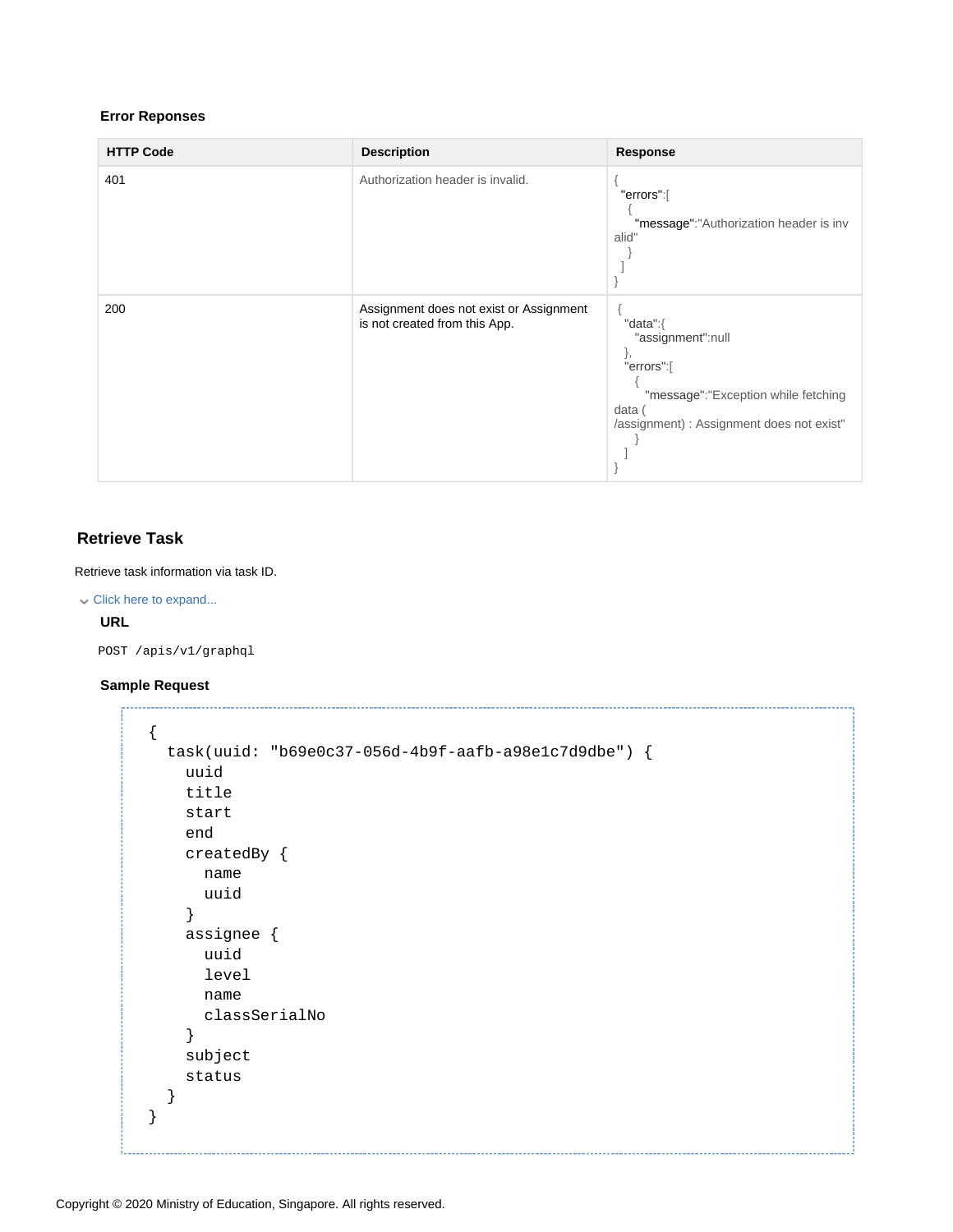**Sample Response**

```
 {
   "data": {
     "task": {
       "uuid": "b69e0c37-056d-4b9f-aafb-a98e1c7d9dbe",
       "title": "My First Lesson",
       "start": "2018-12-03T17:15:30+08:00",
       "end": "2018-12-13T17:15:30+08:00",
       "createdBy": {
         "name": "Cheng Xin",
         "uuid": "be15a3ec-7b3b-11e8-adc0-fa7ae01bbebc"
       },
       "assignee": {
         "uuid": "d938c6c2-7b3b-11e8-adc0-fa7ae01bbebc",
         "level": "PRIMARY_2",
         "name": "WANG Y",
         "classSerialNo": 10
       },
       "subject": "SCIENCE S1-A",
       "status": "NEW"
     }
   }
}
```
#### **Error Reponses**

| <b>HTTP Code</b> | <b>Description</b>                                           | Response                                                                                                                |
|------------------|--------------------------------------------------------------|-------------------------------------------------------------------------------------------------------------------------|
| 401              | Authorization header is invalid.                             | "errors":[<br>"message":"Authorization header is inv<br>alid"                                                           |
| 200              | Task does not exist or Task is not created<br>from this App. | "data": $\{$<br>"task":null<br>"errors":[<br>"message":"Exception while fetching<br>data (/task) : Task does not exist" |

#### <span id="page-27-0"></span>**Retrieve All Groups**

Retrieve all groups installed to the app.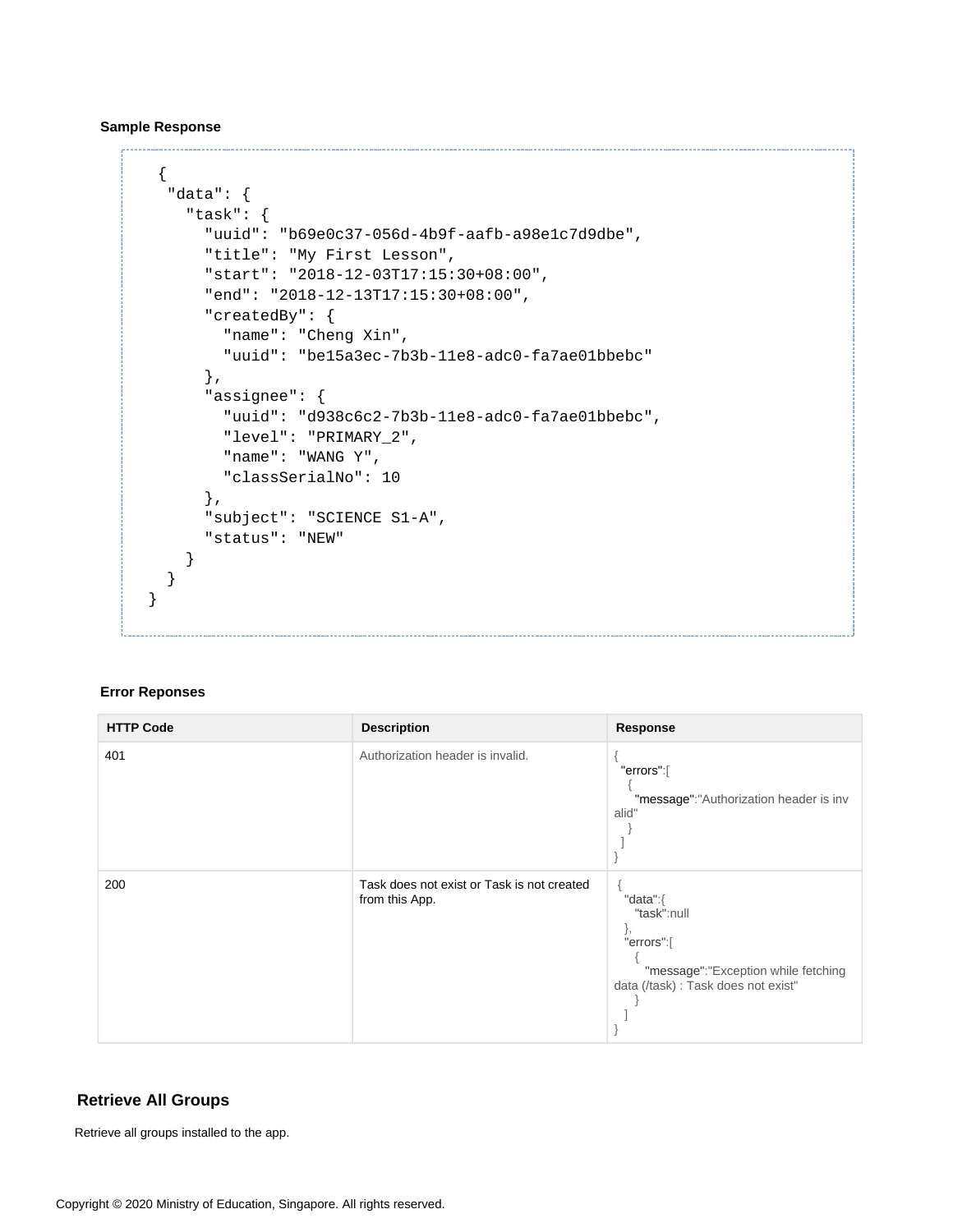Click here to expand...

#### **URL**

POST /apis/v1/graphql

#### **Sample Request**

```
{
   allGroups(changedSince:"2018-12-03T17:15:30+08:00", schoolCode:"
1101", first:50, after:"
Y29tLnVmaW5pdHkuc2xzLmFkZi5tb2RlbC5ncmFwaHFsLkdyb3VwTW9kZWw6Ng") {
     totalCount
     edges {
       node {
         name
         uuid
       }
       cursor
     }
     pageInfo {
       endCursor
       hasNextPage
     }
   }
}
```
#### **Sample Response**

```
 {
   "data": {
     "allGroups": {
         "totalCount": 2,
         "edges": [
\{ "node": {
               "name": "P4-MATHS-1 MATHEMATICS",
                           "uuid": "b69e0c37-056d-4b9f-aafb-a98e1c7d9dbe"
             },
             "cursor": 
"Y29tLnVmaW5pdHkuc2xzLmFkZi5tb2RlbC5ncmFwaHFsLkdyb3VwTW9kZWw6MQ"
           },
\{ "node": {
               "name": "P4-SCI-1 SCIENCE",
                           "uuid": "c92c05c8-cf8d-4f7d-b162-491940ccb87e"
             },
             "cursor": 
"Y29tLnVmaW5pdHkuc2xzLmFkZi5tb2RlbC5ncmFwaHFsLkdyb3VwTW9kZWw6Ng"
           }
         ],
         "pageInfo": {
```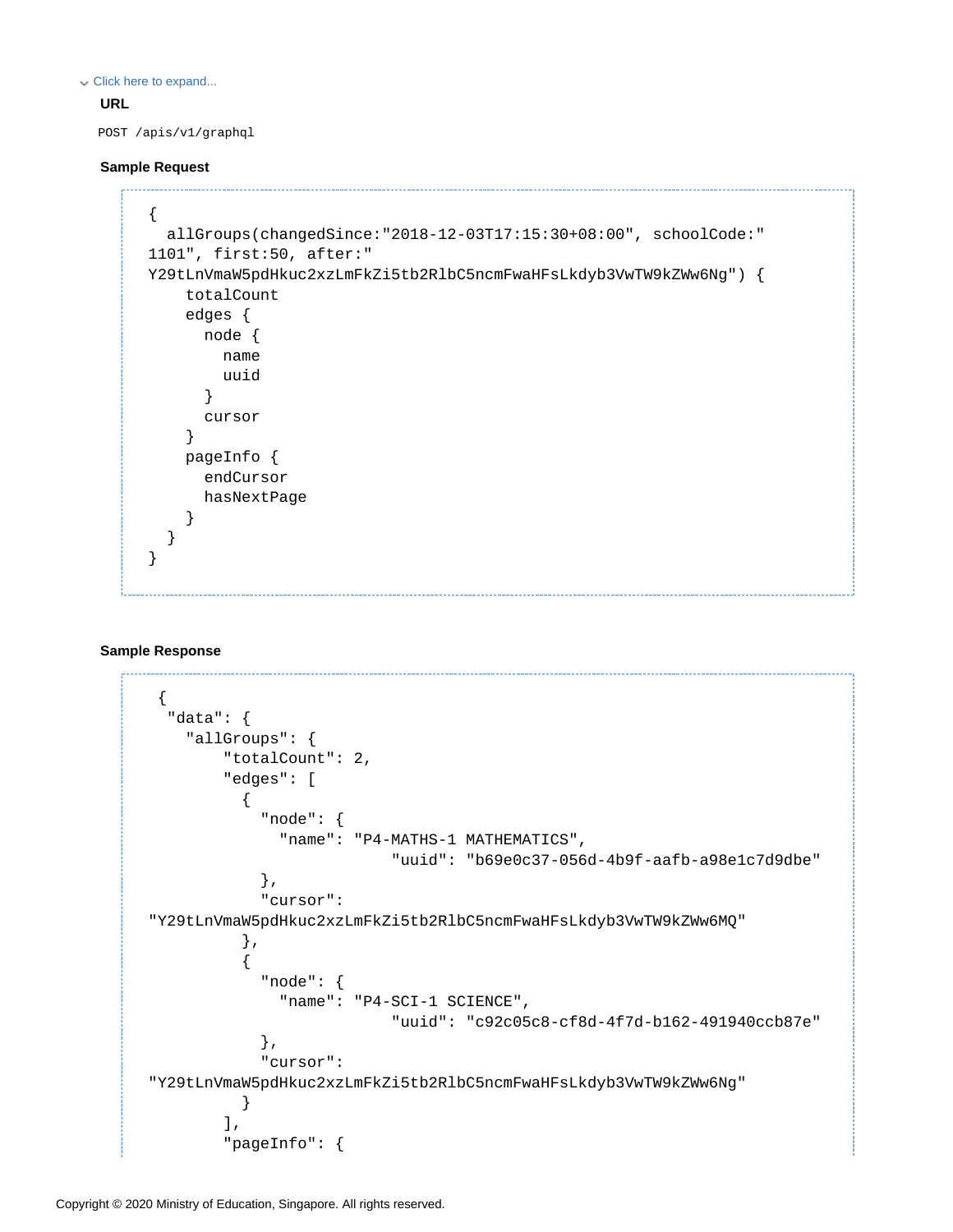```
 "endCursor": 
"Y29tLnVmaW5pdHkuc2xzLmFkZi5tb2RlbC5ncmFwaHFsLkdyb3VwTW9kZWw6Ng",
           "hasNextPage": true
 }
       }
  }
}
```
#### **Error Reponses**

| <b>HTTP Code</b> | <b>Description</b>               | Response                                                                                                                           |
|------------------|----------------------------------|------------------------------------------------------------------------------------------------------------------------------------|
| 401              | Authorization header is invalid. | "errors":[<br>"message":"Authorization header is inv<br>alid"                                                                      |
| 200              | Timestamp is invalid.            | "data":{<br>"task":null<br>},<br>"errors":[<br>"message":"Exception while fetching<br>data (/allGroups) : Invalid timestamp."      |
| 200              | School code is invalid.          | "data":{<br>"task":null<br>},<br>"errors":[<br>"message":"Exception while fetching<br>data (/allGroups) : School code is invalid." |

#### <span id="page-29-0"></span>**Create Assignment**

Create an assignment when a teacher assigns a resource/lesson/quiz/assignment to students from one group.

- For each assignment, one or more students from the group can be allocated with this assignment, which can be declared through the assignees parameter.
- For each assignee, a Task will automatically be created in SLS corresponding to the given assignment and asignee.
- Changing of the assignees (adding or deleting) can be done through the updateAssignment mutation.

If a resource been assigned to multiple Groups, the app must make multiple createAssignment mutations (for each group) to SLS.

Click here to expand...

**URL**

POST /apis/v1/graphql

#### **Sample Request**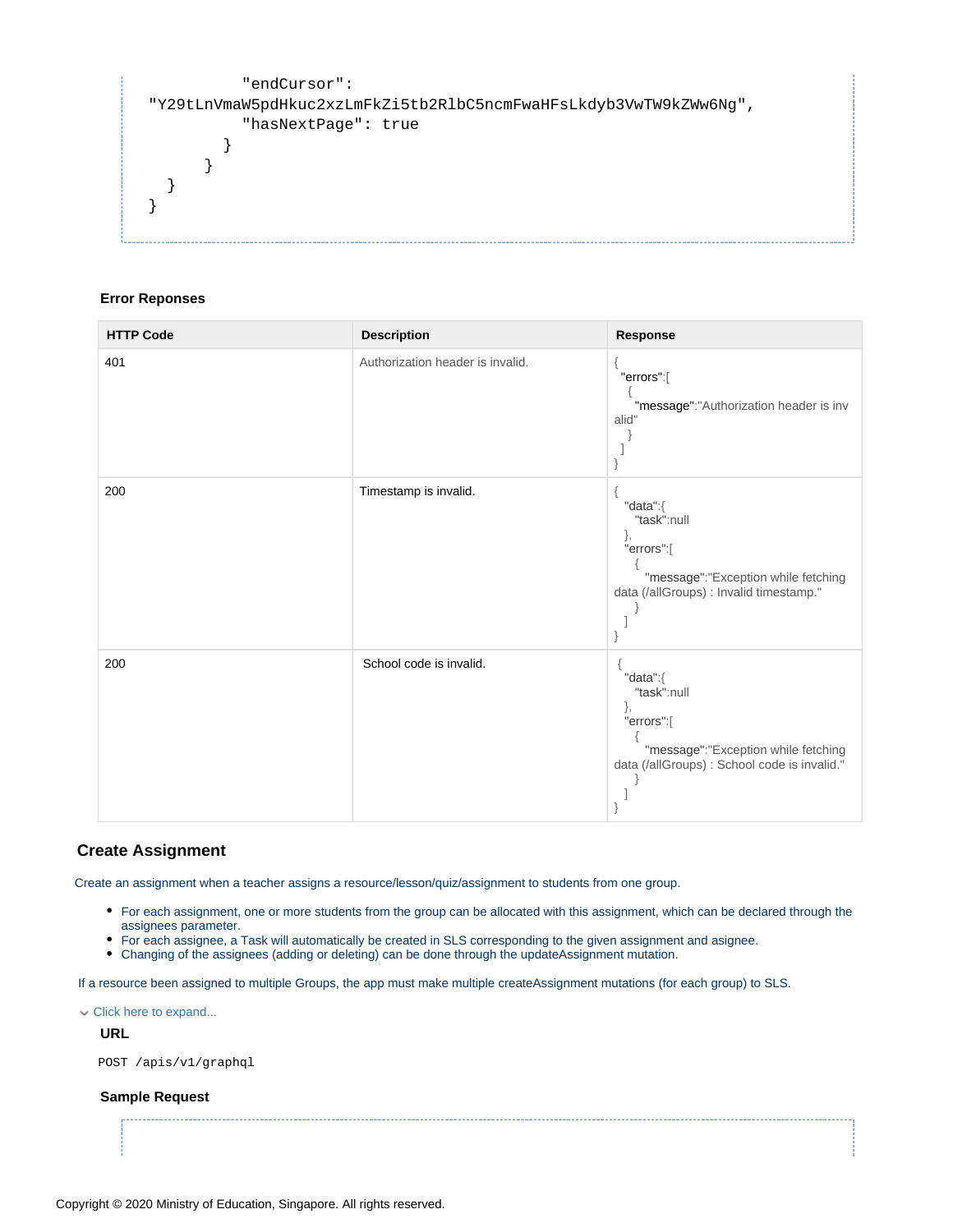```
mutation {
   createAssignment(input: {
     title: "My Lesson"
     start:"2017-12-03T10:15:30+01:00"
     end: "2017-12-13T10:15:30+01:00"
     createdBy: "be15a3ec-7b3b-11e8-adc0-fa7ae01bbebc"
     type:LESSON
     assignees:["d938c6c2-7b3b-11e8-adc0-fa7ae01bbebc"]
     groupUuid: "90c639d2-92e1-11e7-b105-0800279a327c"
   }) {
     uuid
   }
}
```
#### **Sample Response**

```
 {
   "data": {
     "createAssignment": {
       "uuid": "9b1ddb71-c7e9-4f98-8531-6de5cd0b19a9"
     }
   }
}
```
#### **Error Reponses**

| <b>HTTP Code</b> | <b>Description</b>                                 | Response                                                                                                                                                         |
|------------------|----------------------------------------------------|------------------------------------------------------------------------------------------------------------------------------------------------------------------|
| 401              | Authorization header is invalid.                   | "errors":[<br>"message":"Authorization header is inv<br>alid"                                                                                                    |
| 200              | Assignment end date is earlier than start<br>date. | "data":{<br>"createAssignment":null<br>},<br>"errors":[<br>"message":"Exception while fetching<br>data (<br>/createAssignment) : Start is after or equal<br>End" |
| 200              | Assignment title is not provided.                  | "data":{<br>"createAssignment":null<br>"errors":[                                                                                                                |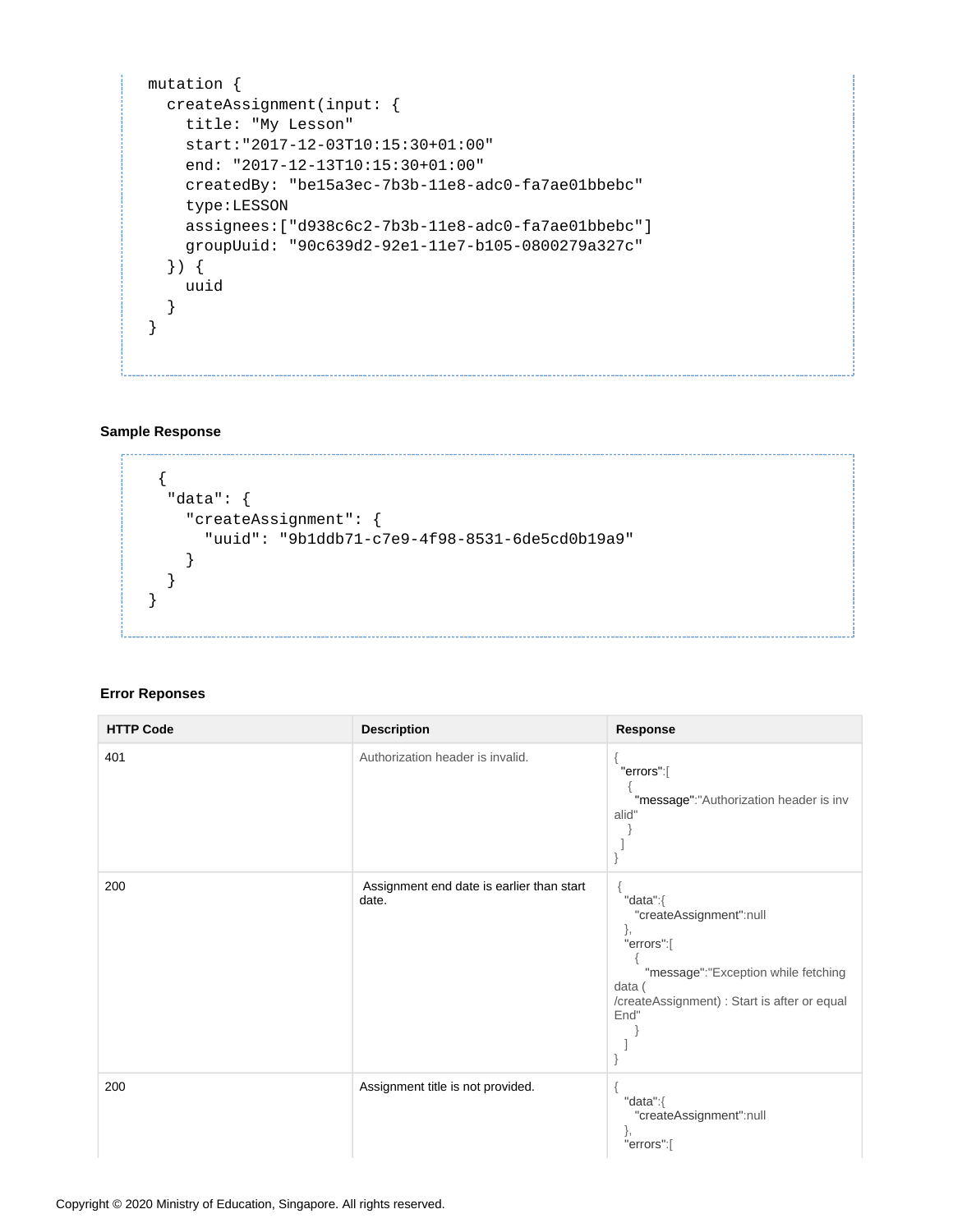|     |                        | "message":"Exception while fetching<br>data (<br>/createAssignment) : Field 'Title' is required"                                                                |
|-----|------------------------|-----------------------------------------------------------------------------------------------------------------------------------------------------------------|
| 200 | Assignee is empty.     | "data":{<br>"createAssignment":null<br>},<br>"errors":[<br>"message":"Exception while fetching<br>data (<br>/createAssignment) : Assignee cannot be e<br>mpty"  |
| 200 | Group is not provided. | "data":{<br>"createAssignment":null<br>},<br>"errors":[<br>"message":"Exception while fetching<br>data (<br>/createAssignment) : Field 'Group' is requir<br>ed" |

#### <span id="page-31-0"></span>**Update Assignment**

Update an assignment - if fields are unchanged, leave them as null.

#### Click here to expand...

#### **URL**

POST /apis/v1/graphql

#### **Sample Request**

```
mutation {
  updateAssignment(uuid:"d57aa443-43a6-4c58-a692-53865ecd1bca", input: {
    title: "My Newer Lesson"
    start:"2017-12-03T10:15:30+01:00"
    end: "2017-12-05T10:15:30+01:00"
    modifiedBy: "be15a3ec-7b3b-11e8-adc0-fa7ae01bbebc"
    assignees:["3dcfc622-7b3b-11e8-adc0-fa7ae01bbebc","26a8c4bc-7b3b-
11e8-adc0-fa7ae01bbebc"]
  }) {
    uuid
    title
    start
    end
  }
}
```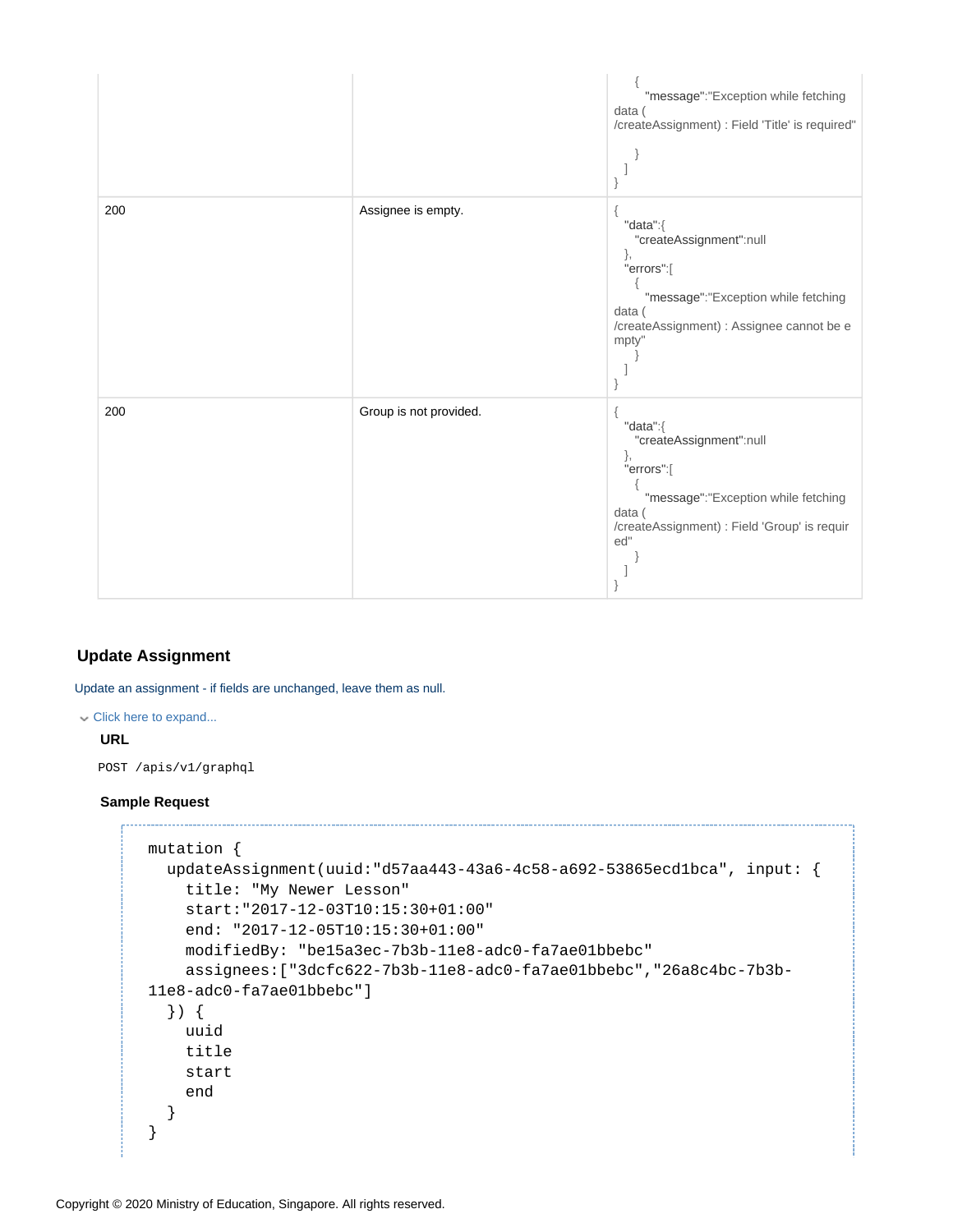Ł.

#### **Sample Response**

```
 {
   "data": {
    "updateAssignment": {
       "uuid": "d57aa443-43a6-4c58-a692-53865ecd1bca",
       "title": "My Newer Lesson",
       "start": "2018-12-03T17:15:30+08:00",
       "end": "2019-12-05T17:15:30+08:00"
    }
   }
}
```
#### **Error Reponses**

| <b>HTTP Code</b> | <b>Description</b>                                                      | <b>Response</b>                                                                                                                                                                              |
|------------------|-------------------------------------------------------------------------|----------------------------------------------------------------------------------------------------------------------------------------------------------------------------------------------|
| 401              | Authorization header is invalid.                                        | "errors":[<br>"message":"Authorization header is inv<br>alid"                                                                                                                                |
| 200              | Assignment does no exist or Assignment is<br>not created from this App. | "data":{<br>"updateAssignment":null<br>},<br>"errors":[<br>"message":"Exception while fetching<br>data (<br>/updateAssignment) : Assignment does not<br>exist"                               |
| 200              | Unable to update openInNewTab field.                                    | "data":{<br>"updateAssignment":null<br>},<br>"errors":[<br>"message":"Exception performing the<br>action (/updateAssignment) : Assignment<br>has started, unable to update<br>openInNewTab." |

#### <span id="page-32-0"></span>**Delete Assignment**

Delete an assignment. Return the assignment UUID on success. App can only delete assignments that it has created.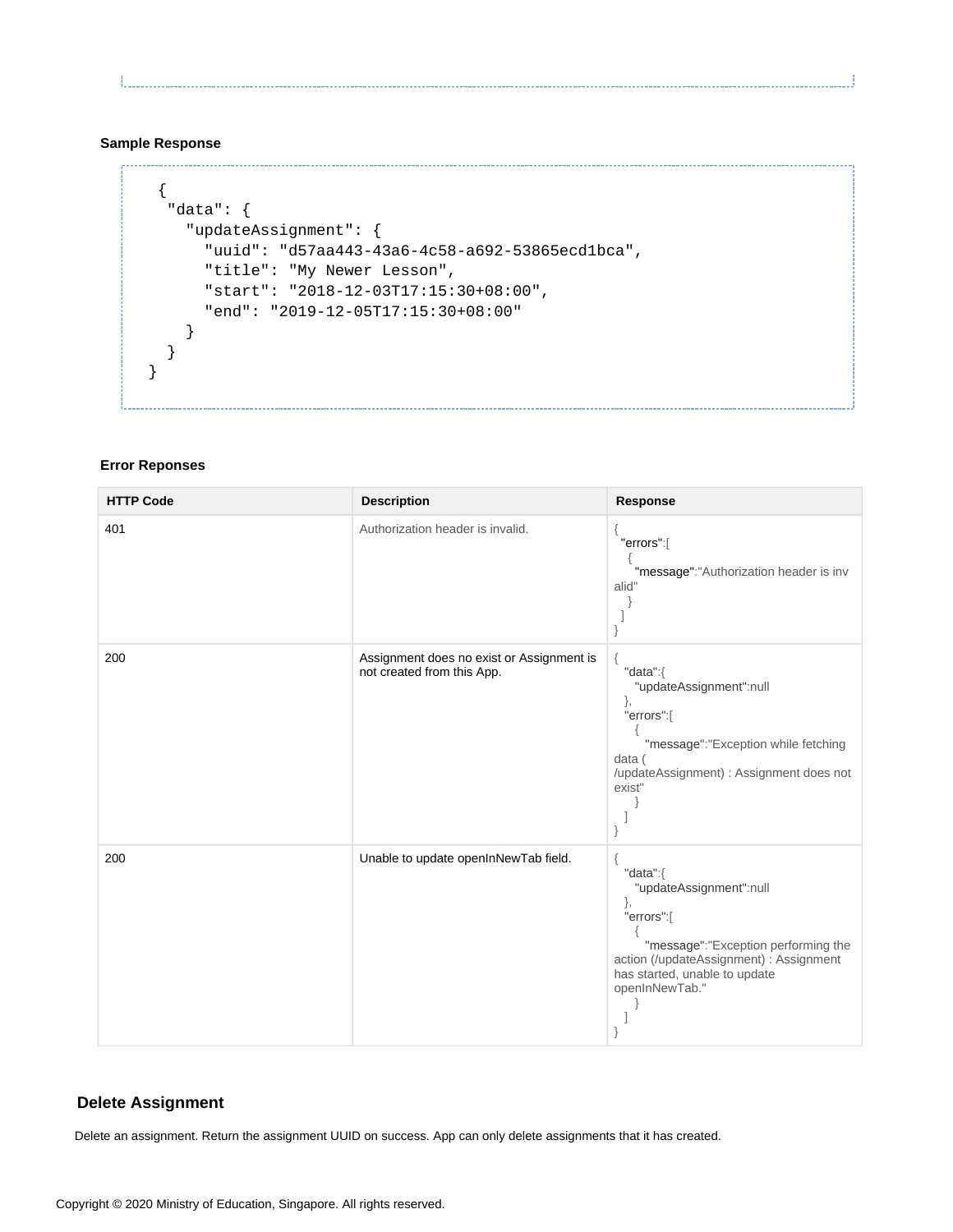Click here to expand...

#### **URL**

POST /apis/v1/graphql

#### **Sample Request**

```
mutation{
  deleteAssignment(uuid:"b1d590ff-92b2-438f-a2d2-ec2411ea5dab")
}
```
#### **Sample Response**

```
 {
   "data": {
     "deleteAssignment": "9b1ddb71-c7e9-4f98-8531-6de5cd0b19a9"
   }
}
```
#### **Error Reponses**

| <b>HTTP Code</b> | <b>Description</b>                                                      | Response                                                                                                                                                       |
|------------------|-------------------------------------------------------------------------|----------------------------------------------------------------------------------------------------------------------------------------------------------------|
| 401              | Authorization header is invalid.                                        | "errors":[<br>"message":"Authorization header is inv<br>alid"                                                                                                  |
| 200              | Assignment does no exist or Assignment is<br>not created from this App. | "data":{<br>"deleteAssignment":null<br>ſ,<br>"errors":[<br>"message":"Exception while fetching<br>data (<br>/deleteAssignment) : Assignment does not<br>exist" |

#### <span id="page-33-0"></span>**Update Task**

Update the task status to reflect the task progress by the student.

Click here to expand...

#### **URL**

POST /apis/v1/graphql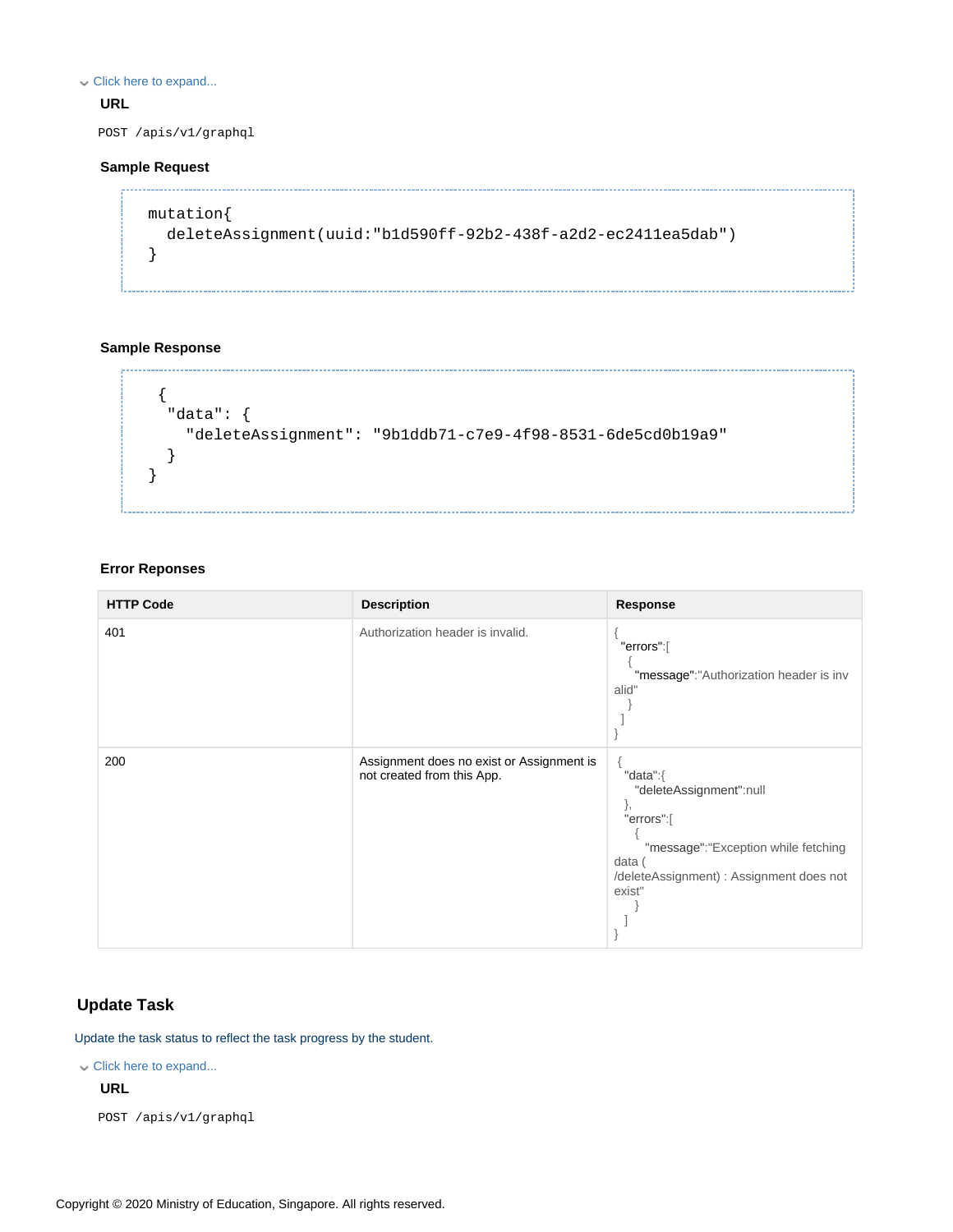#### **Sample Request**

```
mutation {
   updateTask(uuid: "ba057b5b-d0e5-43f9-971a-c22c3d27a2d7", status: 
IN_PROGRESS){
         status
   }
}
```
#### **Sample Response**

```
{
   "data": {
     "updateTask": {
        "status": "IN_PROGRESS"
     }
   }
}
```
#### **Error Reponses**

| <b>HTTP Code</b> | <b>Description</b>                                          | Response                                                                                                                              |
|------------------|-------------------------------------------------------------|---------------------------------------------------------------------------------------------------------------------------------------|
| 401              | Authorization header is invalid.                            | "errors":[<br>"message":"Authorization header is inv<br>alid"                                                                         |
| 200              | Task does no exist or Task is not created<br>from this App. | "data":{<br>"updateTask":null<br>j,<br>"errors":[<br>"message":"Exception while fetching<br>data (/updateTask) : Task does not exist" |

#### <span id="page-34-0"></span>**Create Notification**

This API allows the creation of a SLS notification, which is a plain text message aimed at one or more recipients of a group.

- If eventType and eventTypeId is provided, recipients who click on this notification can trigger an app launch with the necessary context information.
- If no eventType and eventTypeId is provided, the notification would be a message that is unclickable.

```
Click here to expand...
```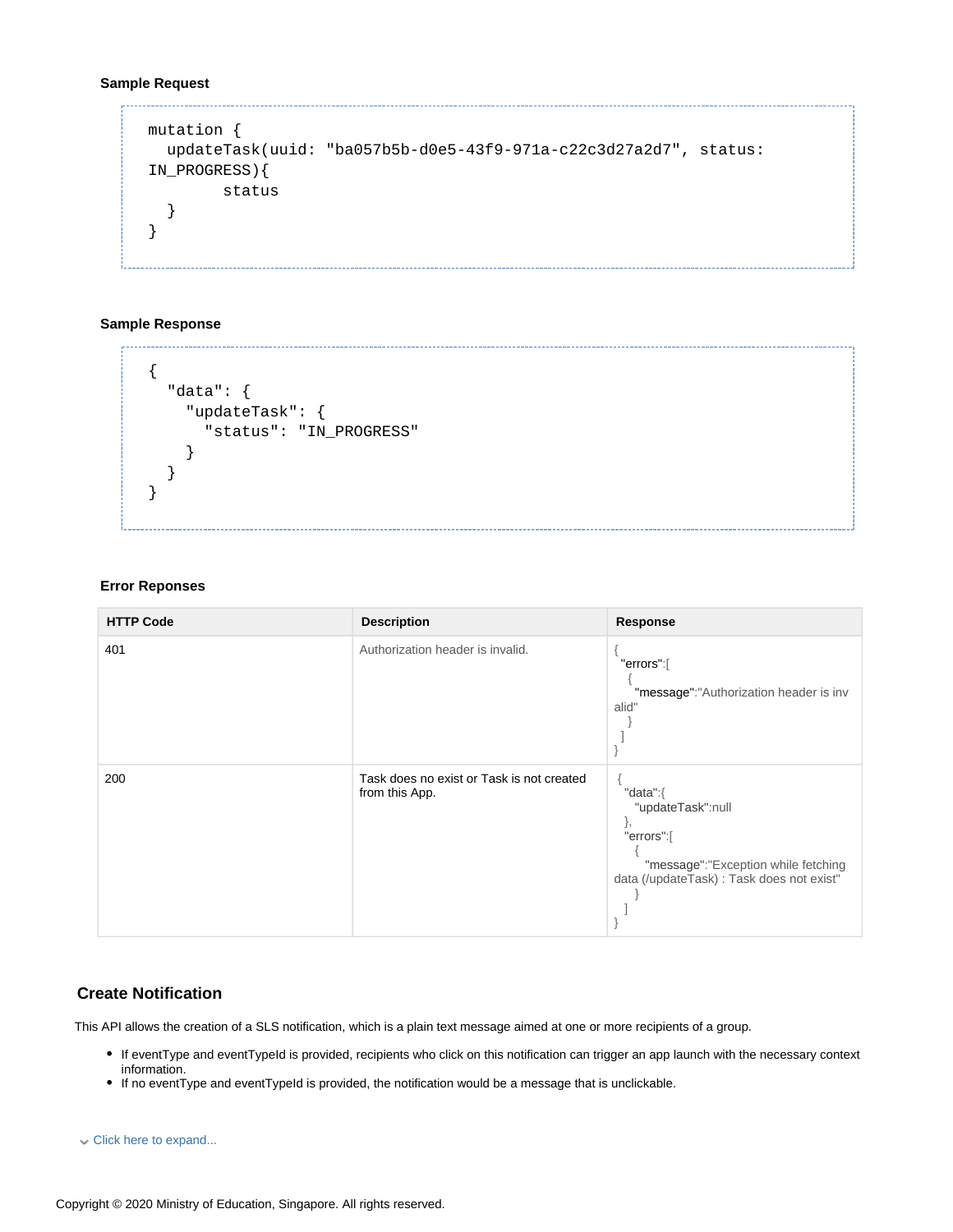**URL**

POST /apis/v1/graphql

#### **Sample Request**

```
mutation {
  createNotification(input: {
    message:"Notification"
     scope: GROUP
     scopeId:"90c639d2-92e1-11e7-b105-0800279a327c"
     eventType: "LAUNCH_ASSIGNMENT"
     eventTypeId: "90c639d2-92e1-11e7-b105-0800279a327c"
     recipient:["3dcfc622-7b3b-11e8-adc0-fa7ae01bbebc"]
   }) {
     message
   }
}
```
#### **Sample Response**

```
 {
   "data": {
     "createNotification": {
        "message": "Notification"
     }
   }
}
```
#### **Error Reponses**

| <b>HTTP Code</b> | <b>Description</b>                                                                | <b>Response</b>                                                                                                                                           |
|------------------|-----------------------------------------------------------------------------------|-----------------------------------------------------------------------------------------------------------------------------------------------------------|
| 401              | Authorization header is invalid.                                                  | "errors":[<br>"message":"Authorization header is inv<br>alid"                                                                                             |
| 200              | Notification sends to a Group which does<br>not exist or App is not installed to. | "data":{<br>"createNotification":null<br>ì,<br>"errors":[<br>"message":"Exception while fetching<br>data (/createNotification) : Group does not<br>exist" |
| 200              | Notification recipient doesn not exist                                            |                                                                                                                                                           |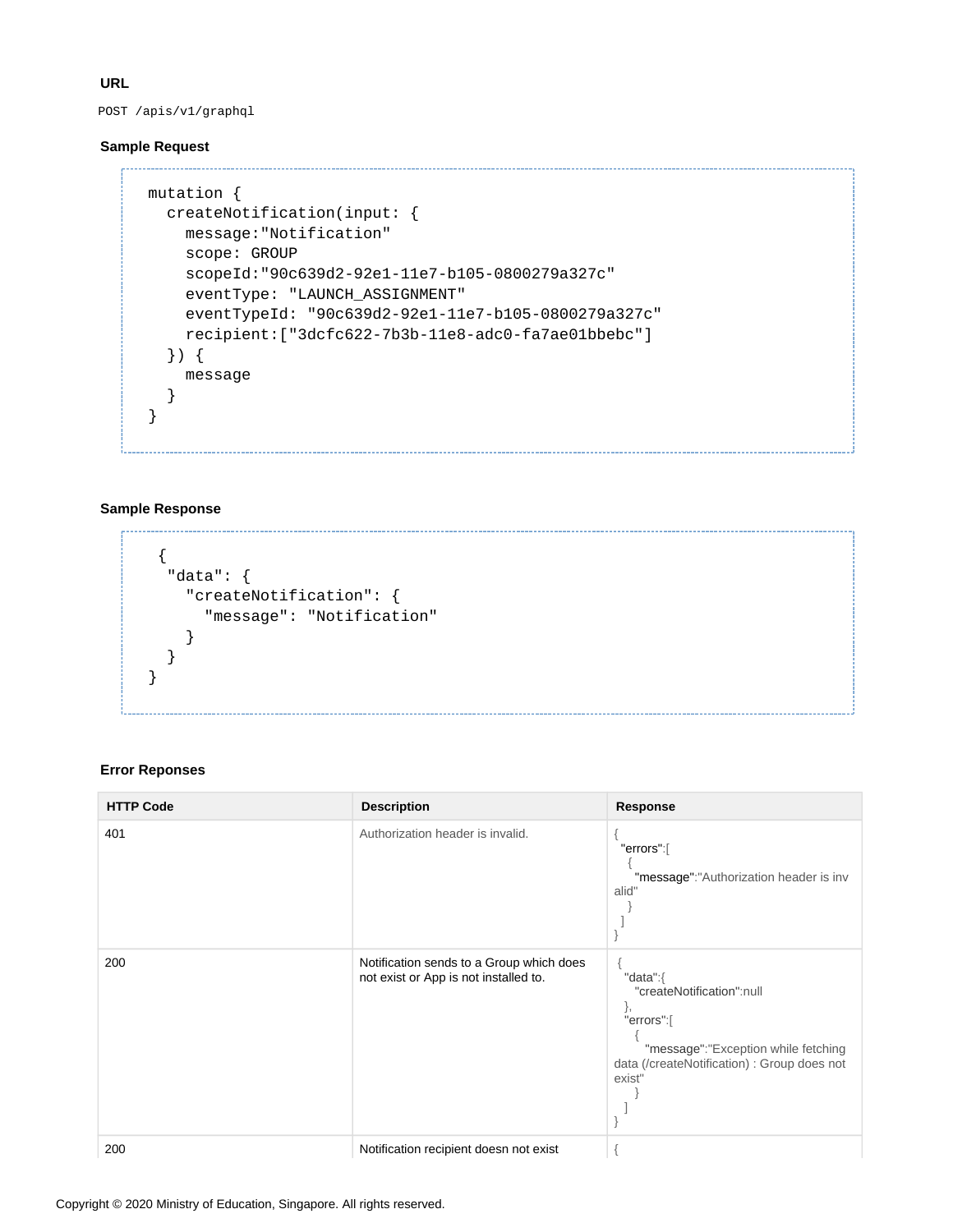| "data":{                               |
|----------------------------------------|
| "createNotification":null              |
|                                        |
| "errors":[                             |
|                                        |
| "message":"Exception while fetching    |
| data (/createNotification) : Recipient |
| (s) [3dcfc622-7b3b-11e8-adc0-          |
| fa7ae01bbebc] does not exist"          |
|                                        |
|                                        |
|                                        |
|                                        |